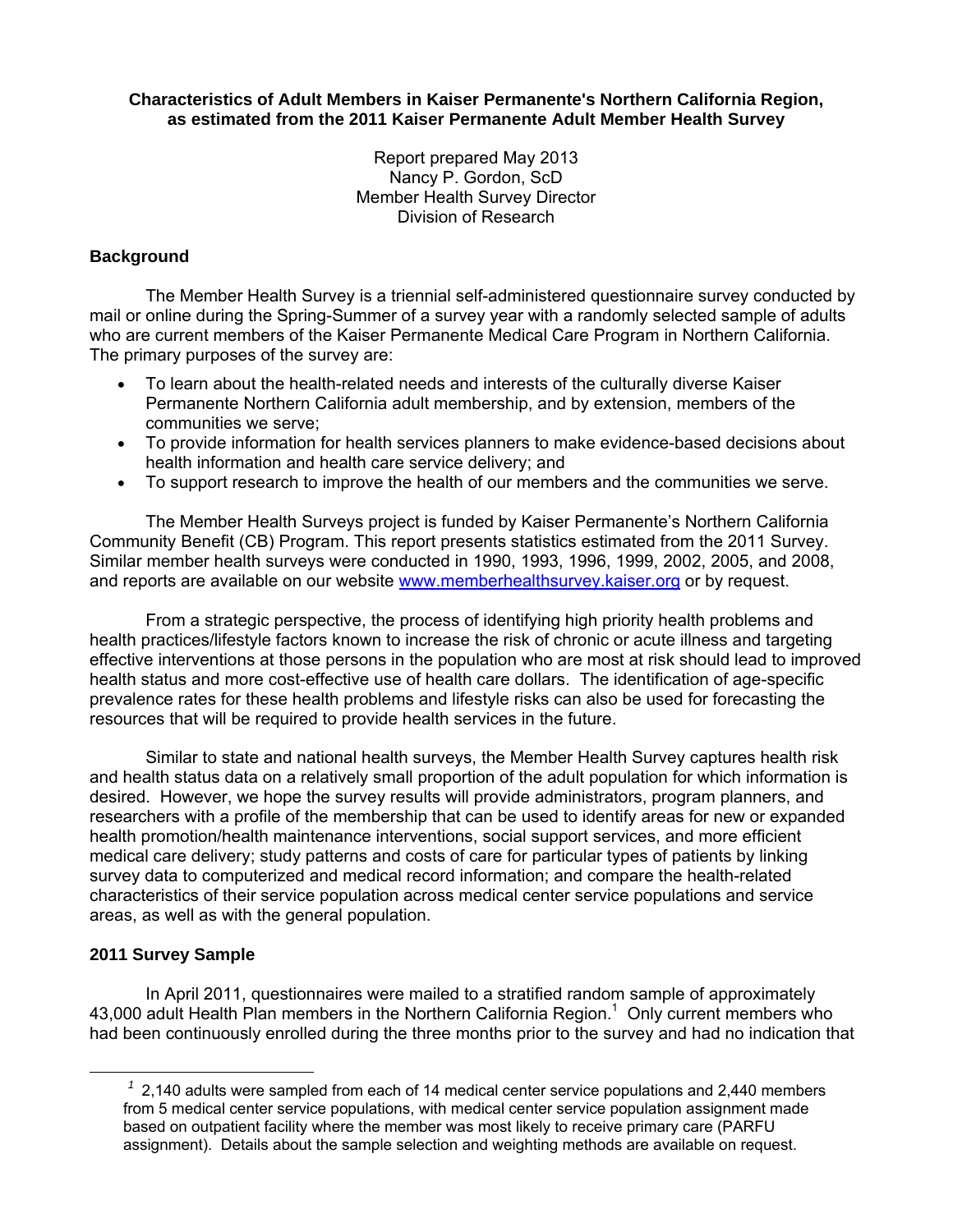they required an interpreter to communicate in English were sampled. Two subsequent survey packet mailings were sent over the next several weeks to nonrespondents, with the final wave of questionnaires mailed in mid-August. Participants were also offered the opportunity to answer a secure online version of the questionnaire reached via a link emailed to them or log in at the Member Health Survey Participant Home Page. Phone administration was available on request but not used. Non-eligibles (deceaseds, non-current members, members living outside the main service area) and members for whom Kaiser Permanente nor the U.S. Postal Service had forwarding addresses were dropped from the initial sample and replaced with other randomly selected members of the same age and sex from the same medical service area population. The overall survey response rate among survey eligibles was 39.5% (n=16,968/42,989). The age-gender specific response rates were as follows:

|       |               | Final Response Rates for the 2011 DOR Member Health Survey by Age-Gender Group. |                  |              |
|-------|---------------|---------------------------------------------------------------------------------|------------------|--------------|
|       |               | Members Aged 20 and Over in the Northern California Region Sample               |                  |              |
|       | $20-44$ years | 45-64 years                                                                     | 65 years or over | Total        |
| Women | 2888/9465     | 2820/6208                                                                       | 3376/4896        | 9084/20569   |
|       | $(30.5\%)$    | $(45.4\%)$                                                                      | $(69.0\%)$       | $(44.2\%)$   |
| Men   | 1868/10378    | 2661/7143                                                                       | 3355/4899        | 7884/22420   |
|       | $(18.0\%)$    | (37.3%)                                                                         | (68.5%)          | $(35.2\%)$   |
| Total | 4756/19843    | 5481/13351                                                                      | 6731/9795        | 16968/42,989 |
|       | $(24.0\%)$    | $(41.1\%)$                                                                      | (68.7%)          | (39.5%)      |

 All respondents were assigned a post-stratification weighting factor based on the age-gender distribution of the medical center service population from which they were selected as of the fourth quarter of 2010 (when the sample was pulled). The table below shows the age distributions of women, men, and all adults aged 20 and over after and before applying the post-stratification weighting factor. The estimates of sociodemographic and health-related characteristics in this report are based on weighted survey data.

| Age Group       |       | Women     |       | Men          | All   |               |  |
|-----------------|-------|-----------|-------|--------------|-------|---------------|--|
|                 | Wtd % | (Unwtd %) | Wtd % | (Unwtd $%$ ) | Wtd % | (Unwtd $\%$ ) |  |
| All 20 and Over | 100   | (100)     | 100   | (100)        | 100   | (100)         |  |
| 20-44 yr        | 42.3  | (31.8)    | 43.4  | (23.7)       | 42.9  | (28.0)        |  |
| 45-64 yr        | 38.3  | (31.0)    | 39.3  | (33.8)       | 38.8  | (32.3)        |  |
| 65 and over     | 19.4  | (37.2)    | 17.3  | (32.5)       | 18.3  | (39.7)        |  |
| 65-74           | 10.4  | (16.5)    | 10.1  | (18.4)       | 10.2  | (17.4)        |  |
| 75-79           | 3.5   | (15.0)    | 3.2   | (17.2)       | 3.4   | (16.0)        |  |
| 80 or over      | 5.5   | (5.7)     | 4.0   | (6.9)        | 4.7   | (6.3)         |  |

 Since the questionnaire only went out in English and very limited English-speaking members were excluded from the survey sample, non-English speaking members and members with very poor reading ability are not represented in this survey. An internal study that matched survey response status for the 2011 survey to a member race/ethnicity dataset (91% match rate for women and 84% match rate for men) found that among both women and men, nonHispanic White, Chinese, Japanese, and Korean members were more likely to respond than African-American/Other Black, Latino, and Filipino members. The differential race-ethnic response rate, exclusion of non-English speakers and members with very low literacy, and lower response rates among young and middle-aged adults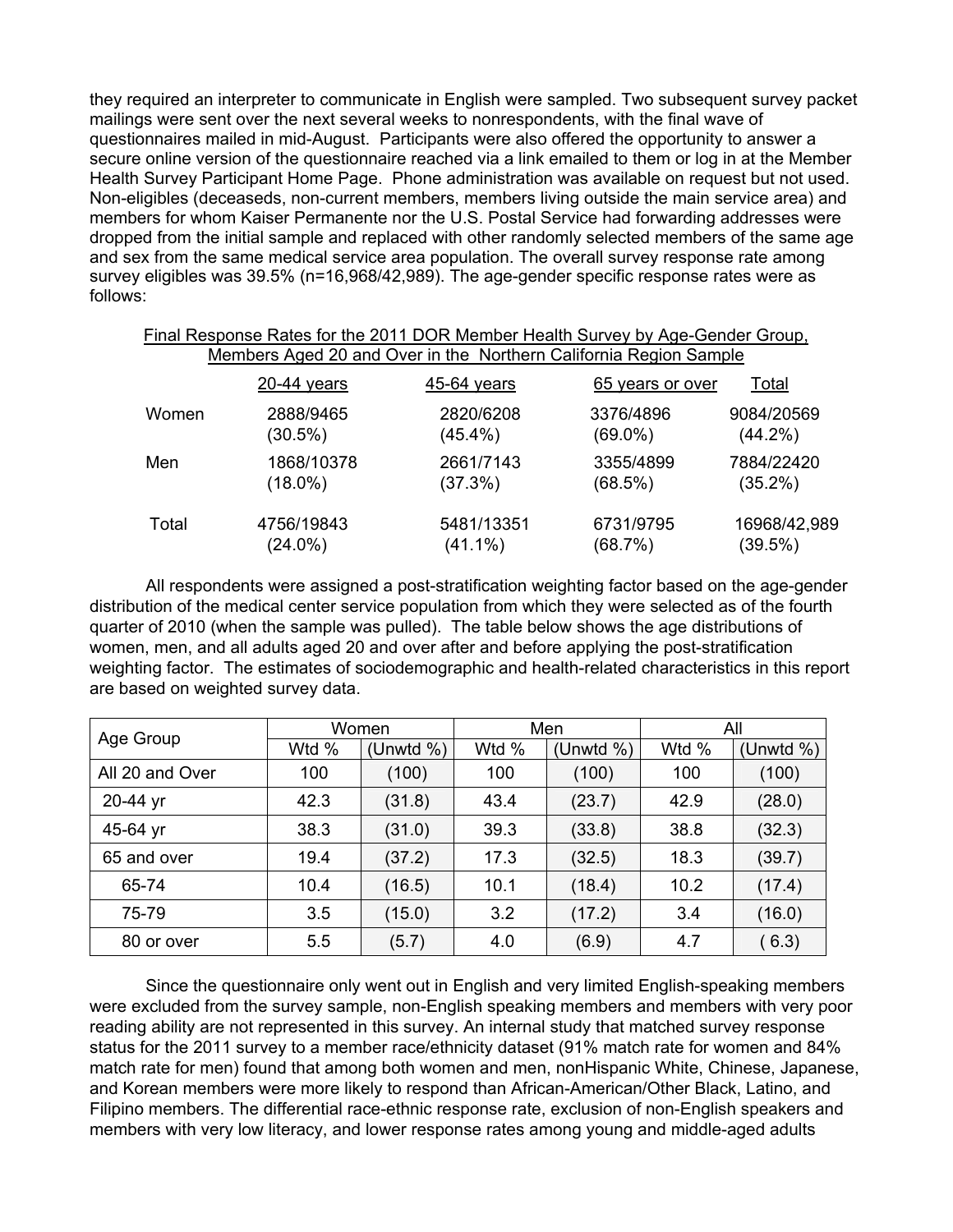compared with adults aged 65 and over, yields a final weighted respondent sample that underestimates African-American/Blacks and Latino/Hispanic members and overestimates some of the Asian ethnic groups. Finally, results of other surveys suggest that among older members, the very sickest and frailest are unlikely to have responded.

## **Description of the Contents of Tables in this Report**

 In the tables, a double dash ( - - ) or gray shaded area signifies that men, women, or people in this age group were either not asked those questions or that the items were not considered relevant to the age group or gender.

**Table 1** presents estimates of sociodemographic characteristics of adult Health Plan members.

**Table 2** presents estimates of the percentages of adult members who experienced selected chronic diseases and health problems during the previous 12 months, based on self-report unverified by medical record review or physician report. Also included in this table are estimated percentages of members who consider their overall, physical, and emotional/mental health to be excellent, good, fair, or poor, and the extent to which these components of health affect their activities.

**Table 3** presents estimates of the percentages of adult members with selected health and lifestyle risks, including tobacco and alcohol use, exercise, dietary behaviors (fat, salt), obesity, stress, hours of sleep, belief about the extent to which health habits/ lifestyle and stress/emotional troubles impact on health, and selected psychosocial stressors experienced during the previous year.

**Table 4** presents estimates of the percentages of adult members who took various actions to try to improve their health.

**Table 5** presents estimates of the percentages of adult members who received a flu shot for the 2010- 2011 flu season, ever had a pneumonia shot (seniors only), and had a routine dental check-up in the past 12 months. (Note: the survey no longer collects self-reported information on recency of screening tests, just whether the most recent screening procedure was done in or out of the health plan).

**Table 6** presents estimates of use of complementary and alternative therapies (CAM) by adult members during the previous 12 months.

**Table 7** presents estimates of member access to digital tools for communication and health information (mobile phone, text messages, computer, Internet, and email)

**Table 8** presents estimated use of different KP and non-KP health information sources during the previous 12 months.

**Table 9** presents estimated percentages of adult members who indicated different preferences for receiving health information and learning about how to take care of their health, and **Table 10** presents these estimates for people who indicated at least one method preference.

For more information about the sociodemographic and health-related characteristics of seniors overall and by age group (65-74, 75-79, 80 and over), please refer to the following reports:

• Gordon NP. Sociodemographic and Health-Related Characteristics of Seniors in Kaiser Permanente's Northern California Region, 2011. Internal report, Division of Research, Kaiser Permanente Medical Care Program, Oakland, CA, December 2012. Available at: http://www.dor.kaiser.org/external/mhs\_seniors\_report\_ 2011\_regional.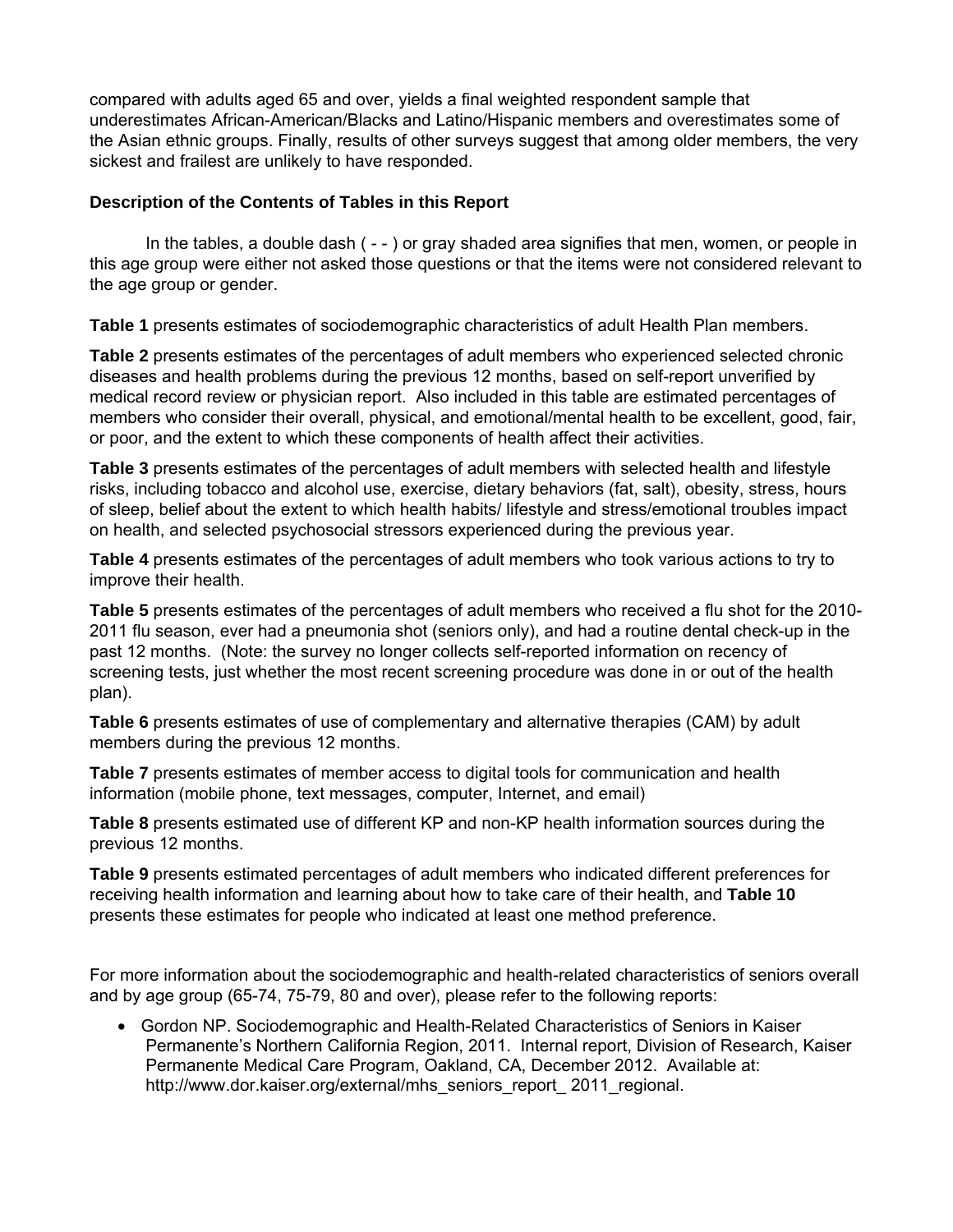• Gordon NP. Seniors' Access to Information Technology and Preferred Methods for Obtaining Health Information and Health Education, 2011. Internal report, Division of Research, Kaiser Permanente Medical Care Program, Oakland, CA, November 2012. Available at http://www.dor.kaiser.org/external/senior\_it\_access\_2011.

## **Additional Information and Suggested Way to Cite this Report:**

We hope that this report will be of use to service planners and researchers both within and outside of the Kaiser Permanente Medical Care Program.

Information about survey methodology, copies of survey questionnaires, and downloadable copies of 2011 adult membership profile reports and special topic reports produced for dissemination to the community can be found at http://www.memberhealthsurvey.kaiser.org

For additional technical information about the survey or survey results, or information collected but not presented here, contact the survey director, Nancy P. Gordon, ScD, at the Division of Research, 2000 Broadway, Oakland, CA 94612. Phone: (510) 891-3587; fax: (510) 891-3606; internal KPMCP tie-line: 8-481; KP Lotus Notes: Nancy Gordon; internet: Nancy.Gordon@kp.org.

### To cite in table footnotes or text references:

Data from the 2011 Kaiser Permanente Member Health Survey conducted by the Division of Research.

### To cite in a reference list for internal KP audiences:

Gordon NP. *Characteristics of Adult Health Plan Members in Kaiser Permanente's Northern California Region, as Estimated from the 2011 Member Health Survey*. Division of Research, Kaiser Permanente Medical Care Program, Oakland, CA, Apr 2013. Available at: http://www.dor.kaiser.org/external/mhs11reg.

### To cite in a reference list for external audiences:

Gordon NP. *Characteristics of Adult Health Plan Members in Kaiser Permanente's Northern California Region, as Estimated from the 2011 Member Health Survey*. Division of Research, Kaiser Permanente Medical Care Program, Oakland, CA, Apr 2013. Available at: http://www.dor.kaiser.org/external/mhs11reg.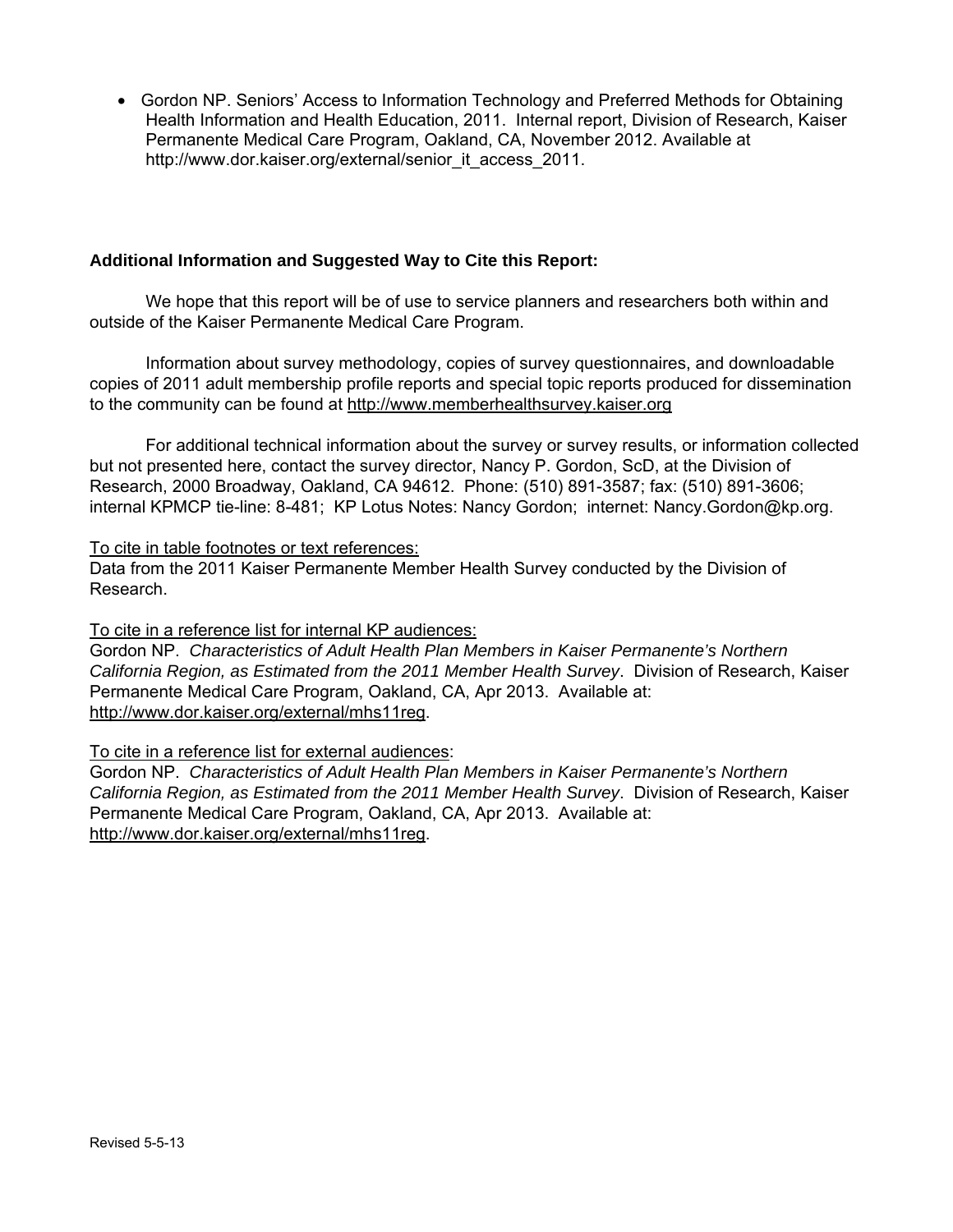|                                                  |       | 20-44 yr |            | 45-64 yr |      |      |       | 65 yr and over |      | 20 yr and over |      |      |
|--------------------------------------------------|-------|----------|------------|----------|------|------|-------|----------------|------|----------------|------|------|
| <b>Characteristics</b>                           | Women | Men      | <b>All</b> | Women    | Men  | All  | Women | Men            | All  | Women          | Men  | All  |
| Race/Ethnicity <sup>2</sup>                      | $\%$  | $\%$     | $\%$       | $\%$     | $\%$ | $\%$ | $\%$  | $\%$           | $\%$ | $\%$           | $\%$ | $\%$ |
| White nonHispanic                                | 47.4  | 48.7     | 48.0       | 64.1     | 65.6 | 64.8 | 73.3  | 78.3           | 74.9 | 58.9           | 60.1 | 59.5 |
| African-American/Black                           | 7.4   | 5.1      | 6.3        | 7.5      | 5.9  | 6.7  | 7.0   | 4.2            | 5.8  | 7.3            | 5.3  | 6.4  |
| Latino/other Hispanic                            | 16.7  | 16.5     | 16.6       | 9.7      | 8.6  | 9.2  | 6.9   | 7.3            | 7.1  | 12.1           | 11.8 | 12.0 |
| Asian $3$                                        | 25.0  | 25.9     | 25.4       | 15.5     | 17.3 | 16.3 | 10.3  | 9.8            | 10.1 | 18.5           | 19.7 | 19.1 |
| Filipino                                         | 8.5   | 7.0      | 7.8        | 6.2      | 5.8  | 6.0  | 4.7   | 3.4            | 4.1  | 6.9            | 5.9  | 6.4  |
| Chinese                                          | 6.7   | 7.9      | 7.3        | 5.1      | 5.4  | 5.2  | 2.8   | 3.2            | 2.9  | 5.3            | 6.1  | 5.7  |
| Southeast Asian                                  | 3.1   | 3.4      | 3.3        | 0.9      | 1.5  | 1.2  | 0.3   | 0.4            | 0.4  | 1.7            | 2.1  | 1.9  |
| Japanese                                         | 1.9   | 1.4      | 1.7        | 1.4      | 1.7  | 1.6  | 1.6   | 1.5            | 1.6  | 1.7            | 1.6  | 1.6  |
| Korean                                           | 1.1   | 1.1      | 1.1        | 0.2      | 0.2  | 0.2  | 0.3   | 0.3            | 0.3  | 0.6            | 0.6  | 0.6  |
| South Asian                                      | 3.3   | 4.7      | 3.9        | 1.3      | 2.6  | 1.9  | 0.5   | 1.1            | 0.7  | 2.0            | 3.2  | 2.5  |
| <b>Other Asian</b>                               | 0.4   | 0.3      | 0.4        | 0.3      | 0.1  | 0.2  | 0.1   | < 0.1          | 0.1  | 0.3            | 0.2  | 0.3  |
| Pacific Islander                                 | 0.8   | 0.7      | 0.7        | 0.4      | 0.6  | 0.5  | 0.3   | 0.3            | 0.3  | 0.5            | 0.6  | 0.6  |
| <b>Native American</b>                           | 1.0   | 1.1      | 1.0        | 1.9      | 1.0  | 1.5  | 1.3   | 1.1            | 1.2  | 1.4            | 1.1  | 1.2  |
| Middle Eastern                                   | 1.5   | 1.9      | 1.7        | 0.9      | 0.8  | 0.8  | 0.4   | 1.0            | 0.6  | 1.0            | 1.3  | 1.1  |
| Other                                            | 0.3   | 0.2      | 0.3        | 0.1      | 0.1  | 0.1  | 0.2   | 0.1            | 0.1  | 0.2            | 0.2  | 0.2  |
| <b>Race/Ethnicity - Calif Dept</b><br>of Finance |       |          |            |          |      |      |       |                |      |                |      |      |
| Hispanic/Latino                                  | 17.3  | 16.6     | 17.0       | 9.9      | 8.8  | 9.4  | 7.0   | 7.3            | 7.1  | 12.5           | 11.9 | 12.2 |
| Native Amer./Alaska Native                       | 1.0   | 1.1      | 1.0        | 1.9      | 1.0  | 1.5  | 1.3   | 1.1            | 1.2  | 1.4            | 1.1  | 1.2  |
| Asian, nonHispanic                               | 25.7  | 26.6     | 26.1       | 15.8     | 17.9 | 16.8 | 10.5  | 10.1           | 10.3 | 19.0           | 20.3 | 19.6 |
| Black, nonHispanic                               | 6.9   | 4.9      | 6.0        | 7.4      | 5.8  | 6.6  | 6.9   | 4.2            | 5.7  | 7.1            | 5.1  | 6.2  |
| White, nonHispanic                               | 47.4  | 48.7     | 48.0       | 64.1     | 65.6 | 64.8 | 73.8  | 76.2           | 74.9 | 58.9           | 60.1 | 59.5 |
| Other, nonHispanic                               | 1.7   | 2.1      | 1.9        | 1.0      | 0.9  | 0.9  | 0.5   | 1.1            | 0.8  | 1.1            | 1.5  | 1.3  |

**Table 1. Sociodemographic Characteristics of Members Aged 20 and Over in the Northern California Kaiser Permanente Membership, Spring 2011<sup>1</sup>**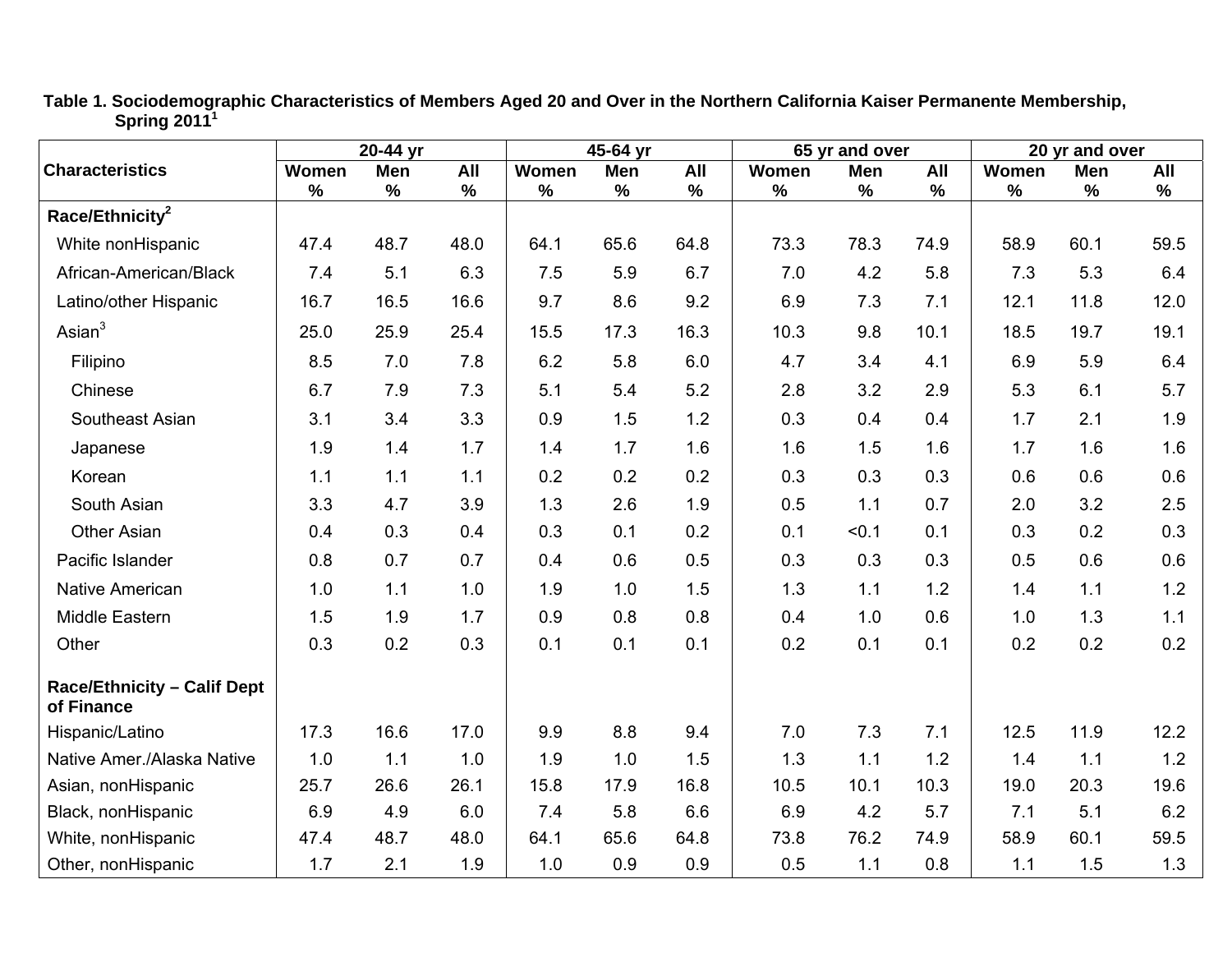|                                                             |       | 20-44 yr |      |       | 45-64 yr   |      |       | 65 yr and over |      |       | 20 yr and over |      |
|-------------------------------------------------------------|-------|----------|------|-------|------------|------|-------|----------------|------|-------|----------------|------|
| <b>Characteristics</b>                                      | Women | Men      | All  | Women | <b>Men</b> | All  | Women | Men            | All  | Women | <b>Men</b>     | All  |
|                                                             | $\%$  | $\%$     | %    | $\%$  | $\%$       | $\%$ | $\%$  | $\%$           | $\%$ | $\%$  | %              | $\%$ |
| This race/ethnicity, alone or<br>in combination with others |       |          |      |       |            |      |       |                |      |       |                |      |
| White                                                       | 55.9  | 56.9     | 56.4 | 68.9  | 68.3       | 68.6 | 77.2  | 78.7           | 77.8 | 65.0  | 65.1           | 65.1 |
| African-American/Black                                      | 7.5   | 5.3      | 6.4  | 7.5   | 6.0        | 6.8  | 7.0   | 4.2            | 5.8  | 7.4   | 5.4            | 6.5  |
| Latino/Hispanic                                             | 17.5  | 16.9     | 17.2 | 10.0  | 8.9        | 9.5  | 7.0   | 7.4            | 7.2  | 12.6  | 12.1           | 12.4 |
|                                                             |       |          |      |       |            |      |       |                |      |       |                |      |
| Asian                                                       | 25.0  | 25.9     | 25.4 | 15.5  | 17.3       | 16.3 | 10.3  | 9.8            | 10.1 | 18.5  | 19.7           | 19.1 |
| Filipino                                                    | 9.0   | 7.4      | 8.2  | 6.4   | 6.1        | 6.3  | 4.8   | 3.6            | 4.3  | 7.3   | 6.2            | 6.7  |
| Chinese                                                     | 7.2   | 9.0      | 8.0  | 5.4   | 5.7        | 5.5  | 3.0   | 3.3            | 3.1  | 5.7   | 6.7            | 6.2  |
| Southeast Asian                                             | 3.2   | 3.5      | 3.3  | 1.0   | 1.5        | 1.2  | 0.3   | 0.5            | 0.4  | 1.8   | 2.2            | 2.0  |
| Japanese                                                    | 2.3   | 1.9      | 2.1  | 1.6   | 1.8        | 1.7  | 1.8   | 1.5            | 1.7  | 1.9   | 1.8            | 1.9  |
| Korean                                                      | 1.2   | 1.6      | 1.4  | 0.2   | 0.2        | 0.2  | 0.3   | 0.3            | 0.3  | 0.6   | 0.8            | 0.7  |
| South Asian                                                 | 3.5   | 4.8      | 4.1  | 1.3   | 2.6        | 1.9  | 0.6   | 1.2            | 0.8  | 2.1   | 3.3            | 2.7  |
| <b>Other Asian</b>                                          | 0.7   | 0.3      | 0.5  | 0.4   | 0.2        | 0.3  | 0.1   | < 0.1          | 0.1  | 0.5   | 0.2            | 0.3  |
| Hawaiian/Pacific Islander                                   | 1.4   | 1.3      | 1.4  | 0.8   | 1.1        | 1.0  | 0.3   | 0.5            | 0.4  | 1.0   | 1.1            | 1.0  |
| Nat. Amer./Alaska native                                    | 2.5   | 2.4      | 2.5  | 2.6   | 1.5        | 2.1  | 1.8   | 1.5            | 1.7  | 2.4   | 1.9            | 2.2  |
| Middle Eastern                                              | 1.6   | 2.1      | 1.8  | 1.0   | 0.8        | 0.9  | 0.4   | 1.0            | 0.6  | 1.1   | 1.4            | 1.3  |
| Other                                                       | 0.6   | 0.6      | 0.6  | 0.2   | 0.7        | 0.4  | 0.2   | 0.1            | 0.1  | 0.4   | 0.5            | 0.4  |
| <b>Educational Attainment</b>                               |       |          |      |       |            |      |       |                |      |       |                |      |
| < High school graduate                                      | 1.3   | 2.1      | 1.7  | 1.9   | 2.9        | 2.4  | 8.3   | 7.0            | 7.7  | 2.9   | 3.3            | 3.1  |
| High school graduate, GED,<br>or technical school           | 12.6  | 17.1     | 14.7 | 17.7  | 17.7       | 17.7 | 27.0  | 21.0           | 24.4 | 17.3  | 18.0           | 17.6 |
| Some college                                                | 21.4  | 20.8     | 21.1 | 25.7  | 23.6       | 24.7 | 26.3  | 20.3           | 23.6 | 24.0  | 21.8           | 22.9 |
| Associates degree                                           | 10.1  | 8.1      | 8.2  | 12.3  | 10.2       | 11.3 | 6.9   | 7.3            | 7.1  | 10.4  | 8.8            | 9.6  |
| College graduate (BA, BS)                                   | 34.6  | 31.9     | 33.3 | 25.2  | 26.1       | 25.6 | 17.6  | 21.9           | 19.5 | 27.7  | 27.9           | 27.8 |
| Graduate or professional<br>degree                          | 20.0  | 19.9     | 20.0 | 17.2  | 19.5       | 18.3 | 13.9  | 22.5           | 17.7 | 17.7  | 20.2           | 18.0 |

**Table 1. Sociodemographic Characteristics of Members Aged 20 and Over in the Northern California Kaiser Permanente Membership, Spring 2011<sup>1</sup>**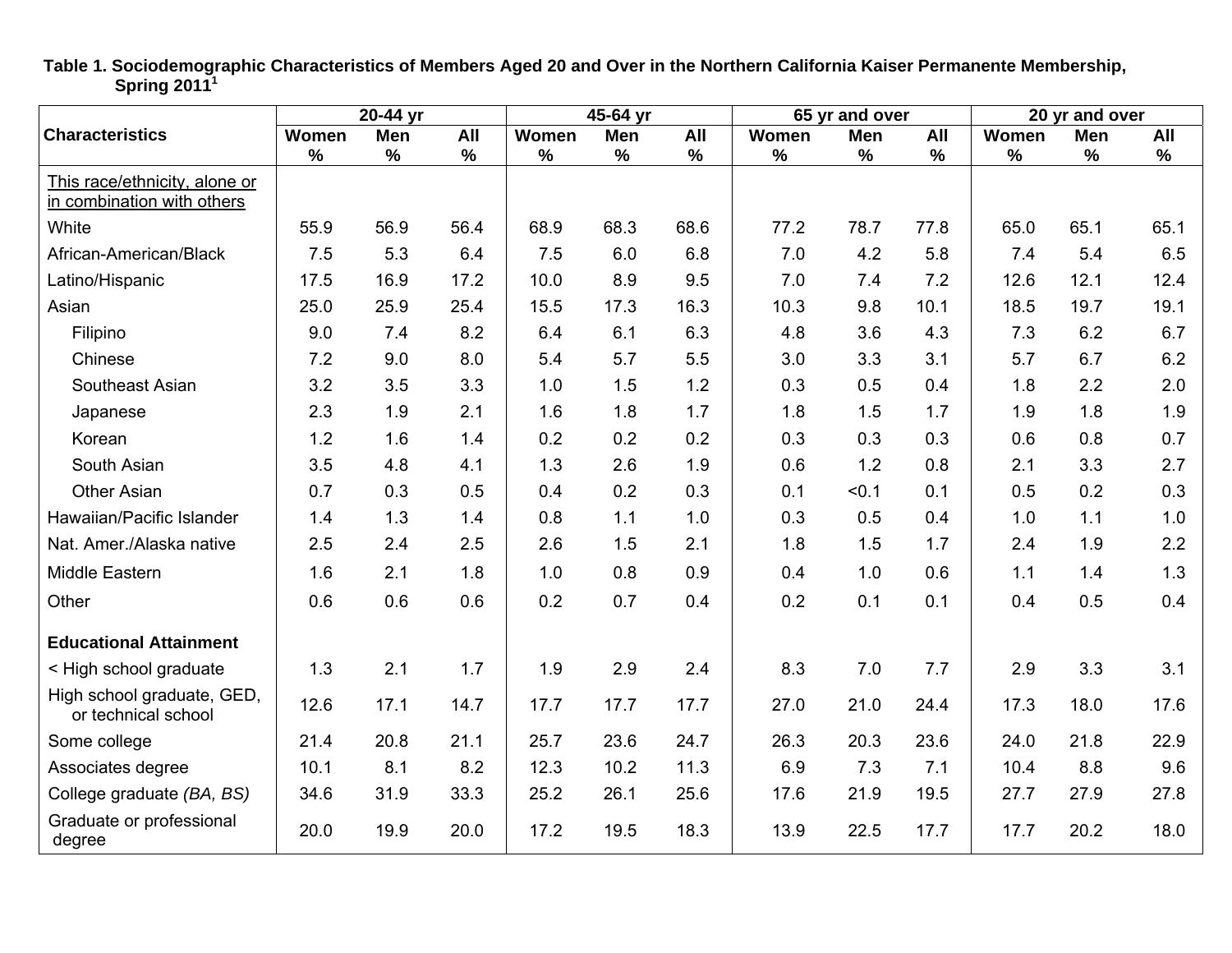|                                                       |       | 20-44 yr |               | $45-64$ yr |      |               | 65 yr and over |      |      | 20 yr and over |            |      |
|-------------------------------------------------------|-------|----------|---------------|------------|------|---------------|----------------|------|------|----------------|------------|------|
| <b>Characteristics</b>                                | Women | Men      | All           | Women      | Men  | All           | Women          | Men  | All  | Women          | <b>Men</b> | All  |
|                                                       | $\%$  | $\%$     | $\frac{9}{6}$ | $\%$       | $\%$ | $\frac{9}{6}$ | $\%$           | $\%$ | $\%$ | $\%$           | %          | $\%$ |
| <b>Marital Status</b>                                 |       |          |               |            |      |               |                |      |      |                |            |      |
| Married/in committed<br>relationship                  | 76.6  | 71.3     | 74.1          | 75.3       | 80.5 | 77.8          | 49.6           | 80.3 | 63.2 | 70.8           | 76.5       | 73.5 |
| Widowed                                               | 0.1   | 0.1      | 0.1           | 4.1        | 1.3  | 2.8           | 31.2           | 9.6  | 21.7 | 7.7            | 2.2        | 5.1  |
| Single, divorced, separated                           | 23.3  | 28.6     | 25.8          | 20.6       | 18.2 | 19.5          | 19.2           | 10.1 | 15.1 | 21.5           | 21.3       | 21.4 |
| <b>Employment Status</b>                              |       |          |               |            |      |               |                |      |      |                |            |      |
| Working for pay/self-<br>employed                     | 77.7  | 85.1     | 81.2          | 72.2       | 78.0 | 75.0          | 17.4           | 20.0 | 18.6 | 64.0           | 71.0       | 67.3 |
| Unemployed, laid off, or on<br>strike                 | 6.0   | 6.7      | 6.4           | 4.5        | 4.1  | 4.3           | 1.4            | 1.4  | 1.4  | 4.5            | 4.8        | 4.6  |
| Full-time or almost full-time<br>student              | 5.1   | 4.9      | 5.0           | 0.5        | 0.1  | 0.3           | 0.1            | 0.1  | 0.1  | 2.4            | 2.2        | 2.3  |
| Full-time homemaker, parent,<br>or caregiver          | 9.3   | 0.8      | 5.2           | 6.3        | 0.3  | 3.4           | 8.4            | 0.4  | 4.8  | 7.9            | 0.5        | 4.4  |
| Retired or unable to work due<br>to health/disability | 1.9   | 2.5      | 2.2           | 16.5       | 17.5 | 17.0          | 72.7           | 78.1 | 75.1 | 21.1           | 21.5       | 21.3 |
| Household Income (2010)                               |       |          |               |            |      |               |                |      |      |                |            |      |
| \$15,000 or less                                      | 4.9   | 5.2      | 5.0           | 3.2        | 3.2  | 3.2           | 10.0           | 4.7  | 7.6  | 5.2            | 4.3        | 4.8  |
| $$15,001 - $25,000$                                   | 4.9   | 4.1      | 4.5           | 4.6        | 3.5  | 4.1           | 18.0           | 10.0 | 14.4 | 7.2            | 4.9        | 6.1  |
| \$25,001 - \$35,000                                   | 7.9   | 6.8      | 7.4           | 6.2        | 5.0  | 5.6           | 17.7           | 11.6 | 15.0 | 9.0            | 6.9        | 8.0  |
| $$35,001 - $50,000$                                   | 14.3  | 11.0     | 12.7          | 12.3       | 9.4  | 10.9          | 16.1           | 18.8 | 17.3 | 13.8           | 11.7       | 12.8 |
| \$50,001 - \$65,000                                   | 11.9  | 11.9     | 12.0          | 11.7       | 10.6 | 11.2          | 10.5           | 13.4 | 11.8 | 11.6           | 11.7       | 11.6 |
| \$65,001 - \$80,000                                   | 13.7  | 14.4     | 14.0          | 13.5       | 11.8 | 12.7          | 9.8            | 12.2 | 10.9 | 12.9           | 13.0       | 13.0 |
| \$80,001-\$100,000                                    | 13.8  | 13.6     | 13.7          | 15.3       | 15.5 | 15.4          | 8.4            | 10.7 | 9.4  | 13.4           | 13.8       | 13.6 |
| \$100,001-\$150,000                                   | 17.3  | 19.1     | 18.2          | 20.5       | 21.1 | 20.8          | 6.3            | 11.2 | 8.5  | 16.5           | 18.6       | 17.5 |
| Over \$150,000                                        | 11.3  | 13.9     | 12.5          | 12.7       | 19.9 | 16.1          | 3.2            | 7.4  | 5.1  | 10.4           | 15.1       | 12.6 |

**Table 1. Sociodemographic Characteristics of Members Aged 20 and Over in the Northern California Kaiser Permanente Membership, Spring 2011<sup>1</sup>**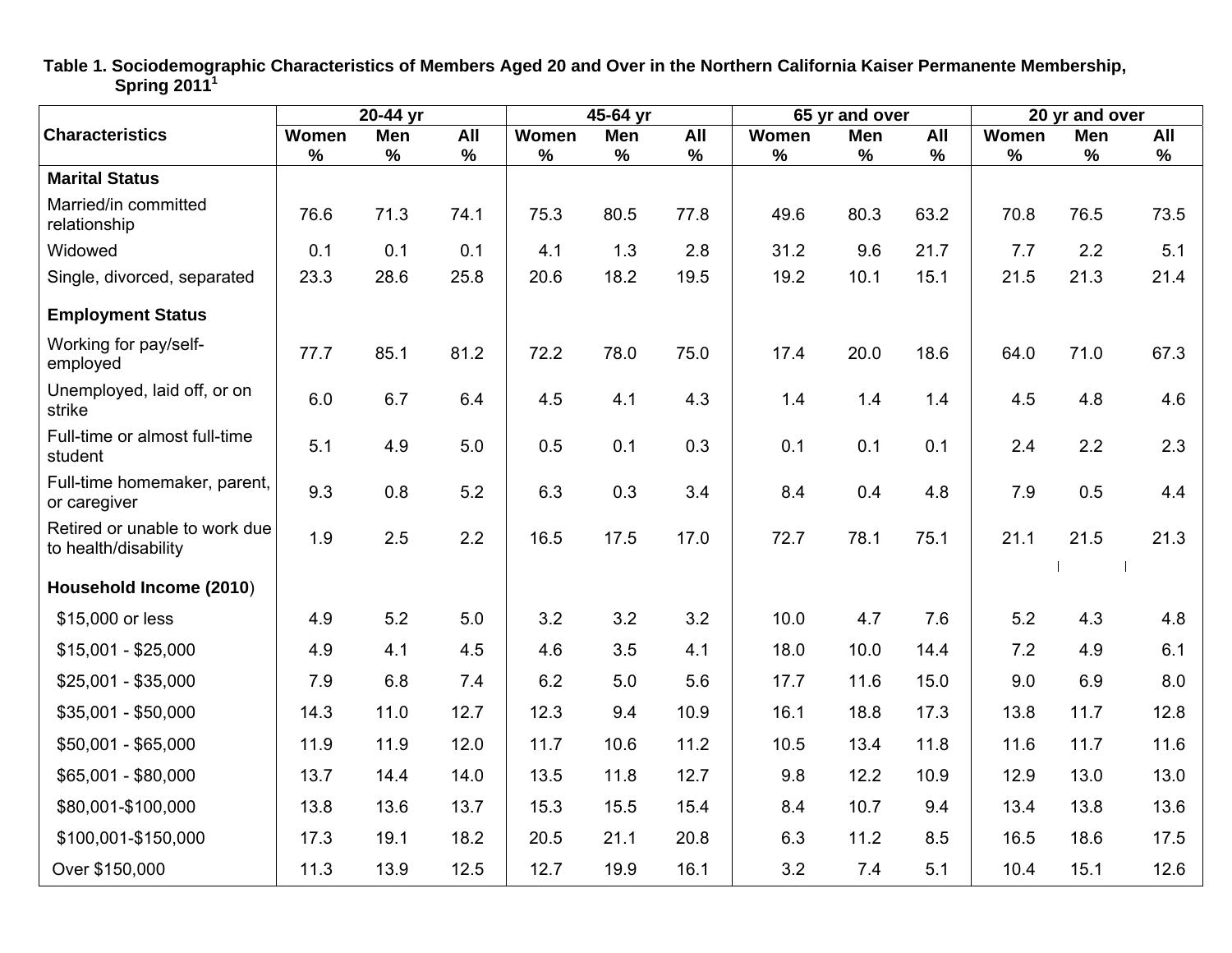**Table 1. Sociodemographic Characteristics of Members Aged 20 and Over in the Northern California Kaiser Permanente Membership, Spring 2011<sup>1</sup>**

|                                                    | 20-44 yr |      |            | 45-64 yr |      |      | 65 yr and over |            |     | 20 yr and over |      |      |
|----------------------------------------------------|----------|------|------------|----------|------|------|----------------|------------|-----|----------------|------|------|
| <b>Characteristics</b>                             | Women    | Men  | <b>All</b> | Women    | Men  | All  | Women          | <b>Men</b> | All | Women          | Men  | All  |
|                                                    | %        | %    | %          | %        | %    | %    | %              | %          | %   | %              | %    | %    |
| During the past 12 months,<br>because of the cost: |          |      |            |          |      |      |                |            |     |                |      |      |
| Delayed or did not get<br>needed medical care      | 19.9     | 15.2 | 17.7       | 15.4     | 11.4 | 13.5 | 6.9            | 5.0        | 6.1 | 15.8           | 12.0 | 14.0 |
| Rationed a prescribed<br>medicine                  | 8.9      | 7.4  | 8.2        | 8.9      | 7.7  | 8.3  | 6.6            | 5.9        | 6.3 | 8.5            | 7.3  | 7.9  |

Footnotes for Table 1:

Estimates are derived from self-report data for respondents aged  $\geq$  20 to the 2011 Division of Research Northern California KP Member Health Survey weighted to the age-, gender-, and geographic distribution of the Health Plan membership in 4th quarter 2010.<br>Algorithm for assigning individuals to one race/ethnicity for purposes of estimation was as follows: White if on

American/Black if African-American or Other Black indicated alone or with any other race/ethnicity; Latino/Hispanic if that category indicated alone or in combination with any other race/ethnicity except for African-American/Black; Asian if one or more of Chinese, Japanese, Korean, Filipino, Southeast Asian, Indian/Pakistani, or Other Asian category indicated and African-American/Black and Latino/Hispanic not indicated; Hawaiian or Pacific Islander if ethnicities in this group were indicated but not African-American/Black, Latino/Hispanic, or Asian race/ethnic categories. Native American/Alaska Native if this category was the only one indicated; and Other if Middle Eastern or Other indicated, but not African-American/Black, Latino/Hispanic, or Asian race/ethnic categories. The

sum across these broad categories should be approximately 100%.<br><sup>3</sup> Asian race/ethnic category includes Chinese, Japanese, Korean, Filipino, Southeast Asian, South Asian (e.g., Indian/Pakistani), or other Asian subgroup.<br><sup></sup>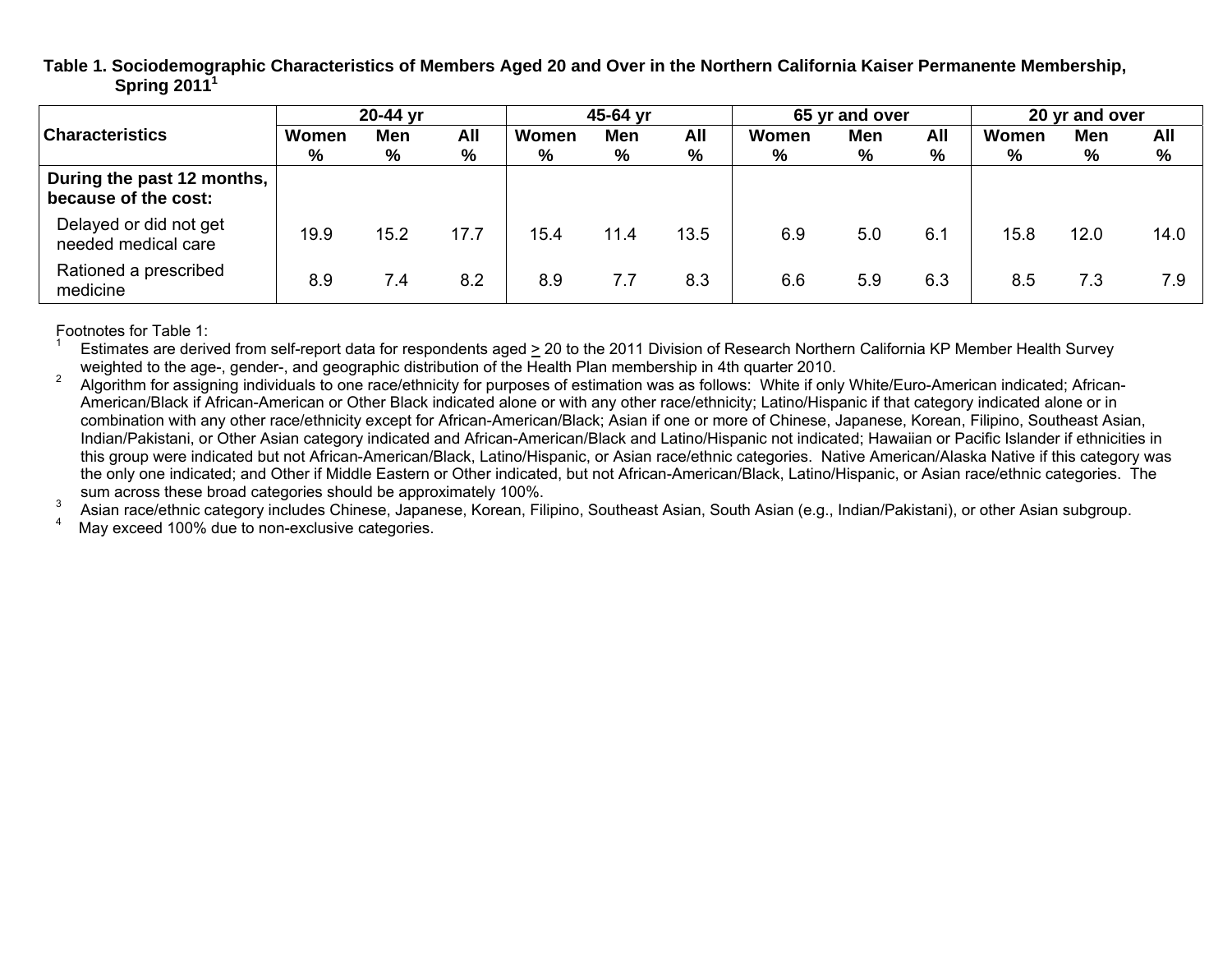| <b>Health Status</b><br>Women  | Men  |      |       | 45-64 yr |      |       | 65 yr and over |      |       | 20 yr and over |      |
|--------------------------------|------|------|-------|----------|------|-------|----------------|------|-------|----------------|------|
|                                |      | All  | Women | Men      | All  | Women | Men            | All  | Women | Men            | All  |
| $\%$                           | $\%$ | $\%$ | $\%$  | $\%$     | $\%$ | $\%$  | $\%$           | $\%$ | $\%$  | $\%$           | $\%$ |
| <b>Overall Health Status</b>   |      |      |       |          |      |       |                |      |       |                |      |
| <b>Overall Health Status</b>   |      |      |       |          |      |       |                |      |       |                |      |
| Excellent<br>19.0              | 19.7 | 19.4 | 14.1  | 13.5     | 13.8 | 7.8   | 7.6            | 7.7  | 15.0  | 15.2           | 15.1 |
| 46.5<br>Very good              | 43.2 | 44.9 | 42.6  | 38.5     | 40.6 | 30.4  | 31.5           | 30.9 | 41.9  | 39.4           | 40.7 |
| Good<br>29.4                   | 30.1 | 29.7 | 32.7  | 36.4     | 34.5 | 40.1  | 41.5           | 40.7 | 32.7  | 34.5           | 33.6 |
| Fair<br>4.5                    | 6.4  | 5.4  | 9.4   | 9.6      | 9.5  | 18.7  | 16.3           | 17.6 | 9.1   | 9.3            | 9.2  |
| 0.6<br>Poor                    | 0.6  | 0.6  | 1.2   | 2.0      | 1.6  | 3.0   | 3.1            | 3.0  | 1.3   | 1.6            | 1.4  |
| <b>Physical Health Status</b>  |      |      |       |          |      |       |                |      |       |                |      |
| 19.8<br>Excellent              | 21.0 | 20.4 | 14.2  | 14.0     | 14.1 | 8.1   | 8.1            | 8.1  | 15.4  | 16.1           | 15.7 |
| 43.1<br>Very good              | 43.1 | 43.1 | 40.5  | 37.7     | 39.2 | 30.1  | 31.7           | 30.8 | 39.6  | 39.0           | 39.3 |
| Good<br>30.4                   | 27.7 | 29.1 | 32.7  | 35.3     | 34.0 | 39.2  | 40.3           | 39.7 | 33.0  | 32.9           | 32.9 |
| Fair<br>5.7                    | 7.3  | 6.4  | 11.1  | 11.0     | 11.0 | 19.4  | 16.5           | 18.1 | 10.4  | 10.3           | 10.4 |
| 1.0<br>Poor                    | 0.9  | 1.0  | 1.5   | 2.0      | 1.7  | 3.2   | 3.4            | 3.3  | 1.6   | 1.7            | 1.7  |
| <b>Emotional Health Status</b> |      |      |       |          |      |       |                |      |       |                |      |
| Excellent<br>22.0              | 27.0 | 24.4 | 20.5  | 22.4     | 21.4 | 20.9  | 22.8           | 21.7 | 21.2  | 24.5           | 22.7 |
| Very good<br>38.4              | 39.2 | 38.8 | 39.1  | 38.2     | 38.7 | 36.9  | 37.5           | 37.2 | 38.4  | 38.5           | 38.5 |
| 28.8<br>Good                   | 24.7 | 26.8 | 28.5  | 27.1     | 27.8 | 28.7  | 28.9           | 28.8 | 28.7  | 26.3           | 27.6 |
| Fair<br>9.7                    | 7.6  | 8.7  | 10.6  | 11.1     | 10.8 | 12.0  | 9.6            | 10.9 | 10.5  | 9.3            | 9.9  |
| 1.1<br>Poor                    | 1.5  | 1.3  | 1.3   | $1.2$    | 1.3  | 1.5   | 1.2            | 1.4  | 1.2   | 1.4            | 1.3  |

**Table 2. Health Status of Members Aged 20 and Over in the Northern California Kaiser Permanente Membership, Spring 2011<sup>1</sup>**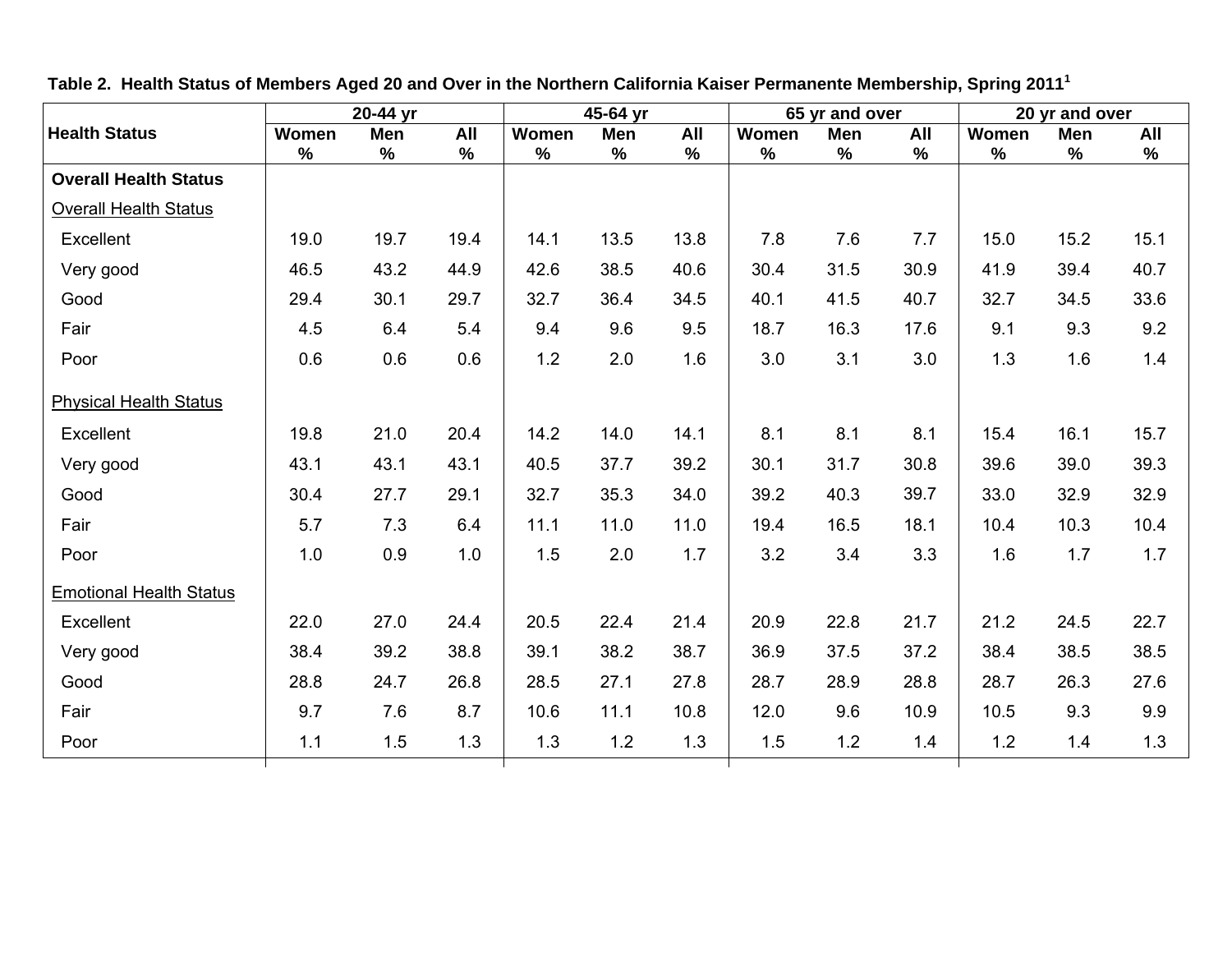|                                                                        |       | 20-44 yr |            |       | 45-64 yr |      |       | 65 yr and over |      |       | 20 yr and over |      |
|------------------------------------------------------------------------|-------|----------|------------|-------|----------|------|-------|----------------|------|-------|----------------|------|
| <b>Health Status</b>                                                   | Women | Men      | <b>All</b> | Women | Men      | All  | Women | Men            | All  | Women | <b>Men</b>     | All  |
| How much health<br>interferes with work or<br>regular daily activities | $\%$  | $\%$     | %          | $\%$  | $\%$     | %    | $\%$  | $\%$           | $\%$ | $\%$  | $\%$           | $\%$ |
| Physical health (incl. pain)                                           |       |          |            |       |          |      |       |                |      |       |                |      |
| Not at all                                                             | 55.9  | 55.6     | 55.7       | 43.3  | 43.3     | 43.3 | 34.3  | 33.2           | 33.8 | 46.9  | 46.9           | 46.9 |
| A little                                                               | 31.4  | 29.7     | 30.6       | 35.9  | 34.8     | 35.4 | 33.4  | 35.9           | 34.5 | 33.5  | 32.8           | 33.2 |
| Moderately                                                             | 7.9   | 9.3      | 8.6        | 12.6  | 12.8     | 12.7 | 19.3  | 19.8           | 19.5 | 11.9  | 12.5           | 12.2 |
| Quite a bit                                                            | 4.8   | 5.4      | 5.1        | 8.2   | 9.1      | 8.6  | 13.0  | 11.1           | 12.2 | 7.7   | 7.8            | 7.7  |
| Emotional/mental health                                                |       |          |            |       |          |      |       |                |      |       |                |      |
| Not at all                                                             | 56.3  | 59.4     | 57.8       | 57.6  | 59.6     | 58.6 | 61.9  | 61.8           | 61.9 | 57.8  | 59.9           | 58.8 |
| A little                                                               | 30.7  | 27.0     | 28.9       | 29.8  | 25.9     | 27.9 | 23.9  | 25.1           | 24.4 | 29.1  | 26.2           | 27.8 |
| Moderately                                                             | 8.9   | 9.2      | 9.0        | 8.8   | 9.7      | 9.2  | 10.2  | 10.3           | 10.2 | 9.1   | 9.6            | 9.3  |
| Quite a bit                                                            | 4.1   | 4.4      | 4.3        | 3.8   | 4.8      | 4.3  | 4.0   | 2.8            | 3.5  | 4.0   | 4.3            | 4.1  |
| <b>Health Conditions During</b><br>Past 12 Months                      |       |          |            |       |          |      |       |                |      |       |                |      |
| Diabetes <sup>2</sup>                                                  | 2.6   | 3.2      | 2.9        | 8.0   | 14.0     | 10.8 | 16.1  | 20.5           | 18.1 | 7.3   | 10.4           | 8.8  |
| Hypertension $2$                                                       | 5.9   | 8.6      | 7.1        | 30.6  | 36.0     | 33.2 | 61.7  | 61.4           | 61.6 | 26.2  | 28.5           | 27.3 |
| High cholesterol <sup>2</sup>                                          | 3.0   | 8.6      | 5.7        | 23.9  | 35.2     | 29.2 | 47.2  | 53.2           | 49.9 | 19.5  | 26.7           | 22.9 |
| Heart problems, incl.<br>angina, MI) $2$                               | 0.7   | $1.2$    | 0.9        | 3.3   | 6.5      | 4.8  | 12.6  | 22.9           | 17.1 | 4.0   | 7.0            | 5.4  |
| <b>Stroke</b>                                                          | < 0.1 | < 0.1    | < 0.1      | < 0.1 | 0.5      | 0.3  | 1.9   | 2.2            | 2.1  | 0.4   | 0.6            | 0.5  |
| <b>TIA</b>                                                             | < 0.1 | < 0.1    | < 0.1      | 0.3   | 0.4      | 0.4  | 1.1   | 1.2            | 1.1  | 0.4   | 0.4            | 0.4  |
| Cancer (any type)                                                      | 0.6   | 0.4      | 0.4        | 3.8   | 3.2      | 3.5  | 6.9   | 9.7            | 8.1  | 3.0   | 3.1            | 3.1  |
| Non-skin cancer                                                        | 0.4   | 0.2      | 0.4        | 2.9   | 2.2      | 2.5  | 4.6   | 6.1            | 5.3  | 2.2   | 2.0            | 2.1  |
| Skin cancer                                                            | 0.1   | 0.2      | 0.1        | 0.5   | 0.9      | 0.7  | 2.2   | 2.9            | 2.5  | 0.7   | 0.9            | 0.8  |

**Table 2. Health Status of Members Aged 20 and Over in the Northern California Kaiser Permanente Membership, Spring 2011<sup>1</sup>**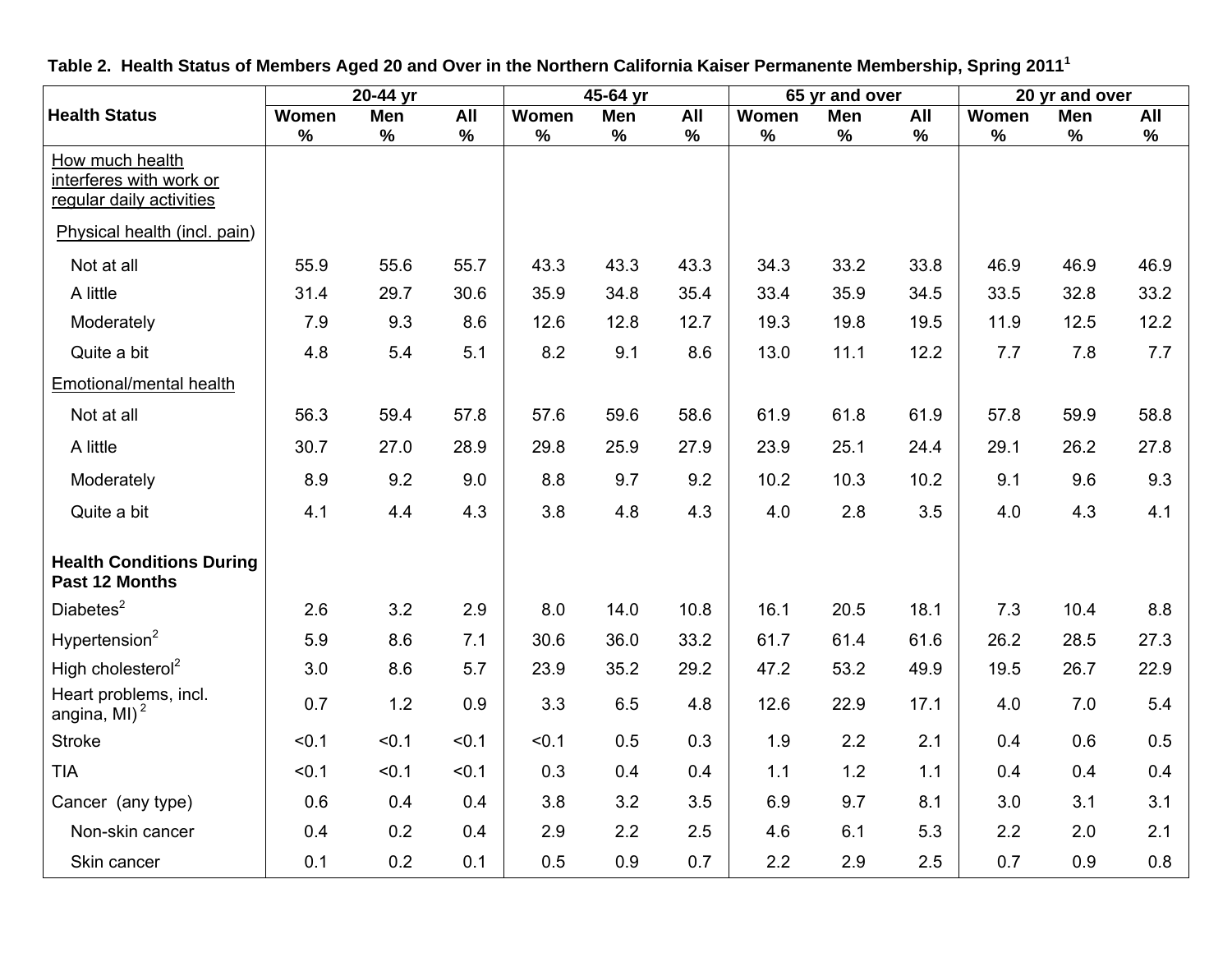|                                                                        |       | 20-44 yr      |               | 45-64 yr |                                   |                 |       | 65 yr and over |               | 20 yr and over |               |               |
|------------------------------------------------------------------------|-------|---------------|---------------|----------|-----------------------------------|-----------------|-------|----------------|---------------|----------------|---------------|---------------|
| <b>Health Status</b>                                                   | Women | Men           | All           | Women    | Men                               | All             | Women | Men            | All           | Women          | Men           | All           |
| <b>Health Conditions During</b><br>Past 12 Months (contd.)             | %     | $\%$          | %             | $\%$     | $\%$                              | $\%$            | %     | $\%$           | $\%$          | %              | $\frac{9}{6}$ | $\%$          |
| Asthma $2$                                                             | 12.8  | 9.6           | 11.3          | 14.6     | 8.7                               | 11.8            | 11.9  | 8.9            | 10.6          | 13.3           | 9.1           | 11.4          |
| COPD (Emphysema,.<br>Chronic bronchitis)                               | 0.6   | 0.7           | 0.6           | 2.1      | 1.8                               | 1.9             | 6.6   | 5.5            | 6.1           | 2.3            | 1.9           | 2.2           |
| Frequent heartburn/GERD                                                | 5.4   | 5.2           | 5.3           | 11.8     | 9.5                               | 10.7            | 16.7  | 12.2           | 14.7          | 10.0           | 8.1           | 9.1           |
| Osteoporosis                                                           | 0.1   | $\sim$ $\sim$ | $\sim$ $\sim$ | 2.3      | $\omega_{\rm c}$ $\omega_{\rm c}$ | $\perp$ $\perp$ | 12.3  | 1.4            | $\sim$ $\sim$ | 3.3            | $\sim$ $\sim$ | $\sim$ $\sim$ |
| Arthritis/rheumatism                                                   | 2.2   | 1.8           | 2.0           | 12.6     | 8.7                               | 10.8            | 29.9  | 18.7           | 25.0          | 11.5           | 7.5           | 9.6           |
| Severe or chronic pain                                                 | 28.5  | 21.6          | 25.2          | 35.1     | 27.0                              | 31.2            | 31.7  | 26.0           | 29.2          | 31.7           | 24.5          | 28.3          |
| Musculoskeletal pain                                                   | 14.3  | 13.2          | 13.8          | 19.3     | 17.2                              | 18.3            | 20.8  | 17.2           | 19.2          | 17.5           | 15.5          | 16.5          |
| Severe back pain/sciatica                                              | 8.4   | 8.4           | 8.4           | 11.8     | 11.7                              | 11.7            | 15.5  | 12.1           | 14.0          | 11.1           | 10.3          | 10.7          |
| Severe neck/shoulder<br>pain                                           | 8.5   | 7.5           | 8.0           | 12.1     | 9.1                               | 10.6            | 10.2  | 8.4            | 9.4           | 10.2           | 8.3           | 9.3           |
| Migraine headaches                                                     | 13.2  | 5.3           | 9.5           | 11.8     | 3.9                               | 8.1             | 4.0   | 1.3            | 2.8           | 10.9           | 4.1           | 7.7           |
| Other severe headaches                                                 | 5.0   | 2.1           | 3.6           | 4.6      | 2.3                               | 3.5             | 2.4   | 1.3            | 1.9           | 4.3            | 2.0           | 3.2           |
| Other chronic pain                                                     | 7.6   | 6.0           | 6.8           | 15.4     | 11.5                              | 13.6            | 16.9  | 11.7           | 14.6          | 12.4           | 9.1           | 10.9          |
| Urine leakage $($ > once/wk $)$                                        | 3.8   | 0.7           | $\sim$ $\sim$ | 12.4     | 1.6                               | $\sim$ $\sim$   | 27.6  | 11.8           | $\frac{1}{2}$ | 11.7           | 3.0           | $\sim$ $-$    |
| Frequent problems falling or<br>staying asleep                         | 7.0   | 6.0           | 6.5           | 12.7     | 8.0                               | 10.5            | 12.5  | 8.7            | 10.8          | 10.2           | 7.3           | 8.8           |
| Vision problem (not<br>correctable by classes)                         | 9.4   | 7.4           | 8.5           | 17.0     | 14.3                              | 15.7            | 31.5  | 24.1           | 28.3          | 16.6           | 13.0          | 14.9          |
| Hearing problem/deafness                                               | 1.4   | 1.4           | 1.4           | 4.5      | 5.8                               | 5.1             | 22.2  | 30.2           | 25.7          | 6.6            | 8.1           | 7.3           |
| Depression and/or Anxiety<br>lasting $\geq$ wks <sup>2</sup>           | 18.4  | 12.4          | 15.5          | 22.3     | 14.0                              | 18.4            | 18.1  | 10.9           | 14.9          | 19.8           | 12.8          | 16.5          |
| Depression, sadness, very<br>Low spirits for $\geq 2$ wks <sup>4</sup> | 14.6  | 9.4           | 12.1          | 17.6     | 10.2                              | 14.1            | 14.0  | 8.6            | 11.6          | 15.6           | 9.6           | 12.8          |
| Anxiety/panic for $\geq 2$ wks <sup>2</sup>                            | 10.3  | 6.2           | 8.4           | 11.0     | 6.9                               | 9.0             | 7.7   | 4.6            | 6.3           | 10.1           | 6.2           | 8.3           |
| Alcohol or drug problem                                                | 0.8   | 1.8           | 1.3           | 0.9      | 0.8                               | 0.8             | 0.3   | 0.8            | 0.6           | 0.7            | 1.2           | 1.0           |

**Table 2. Health Status of Members Aged 20 and Over in the Northern California Kaiser Permanente Membership, Spring 2011<sup>1</sup>**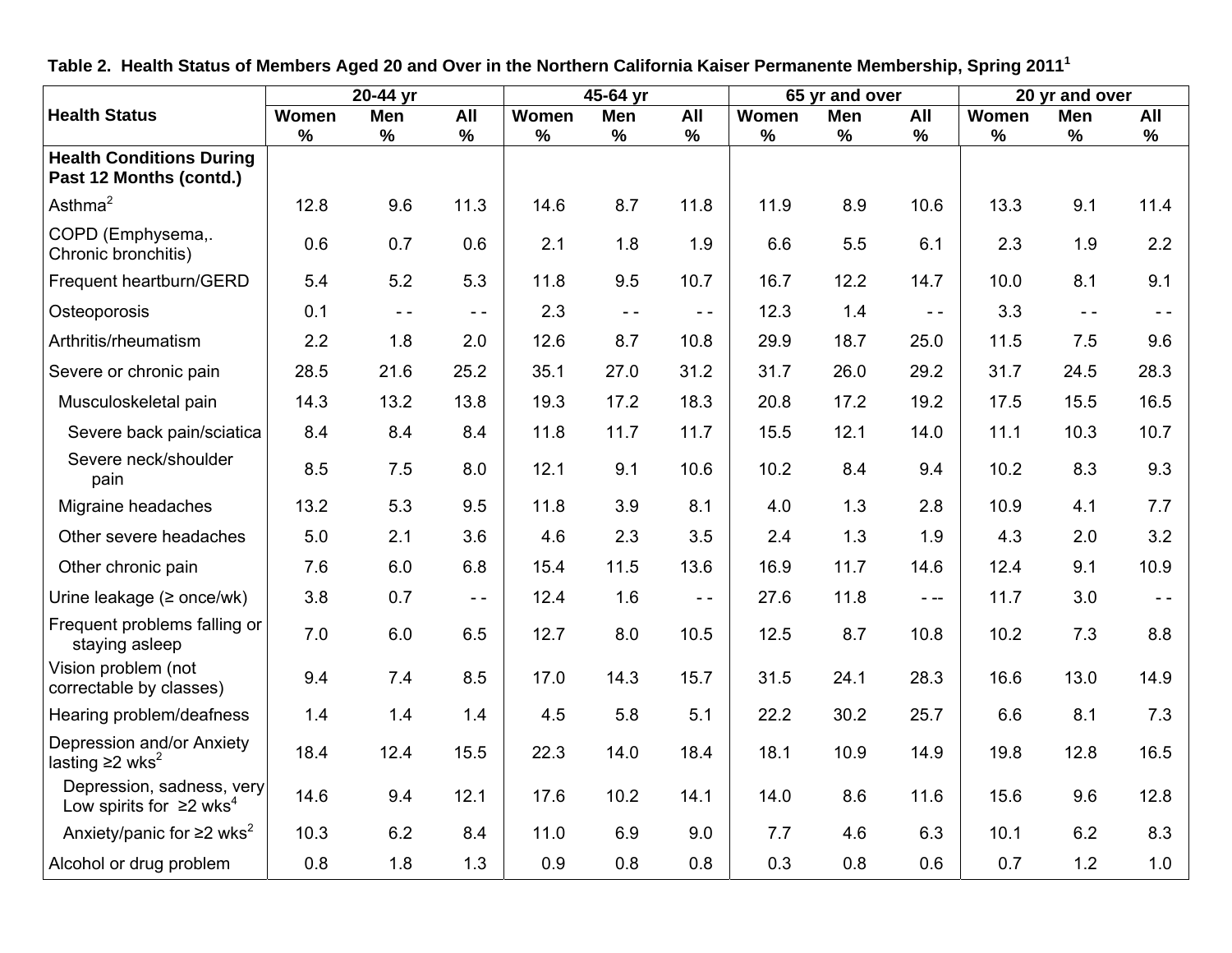|                                                              | $\overline{2}$ 0-44 yr |             |             | 45-64 yr      |             |             | 65 yr and over |             |             | 20 yr and over |             |             |
|--------------------------------------------------------------|------------------------|-------------|-------------|---------------|-------------|-------------|----------------|-------------|-------------|----------------|-------------|-------------|
|                                                              | Women<br>$\%$          | Men<br>$\%$ | All<br>$\%$ | Women<br>$\%$ | Men<br>$\%$ | All<br>$\%$ | Women<br>$\%$  | Men<br>$\%$ | All<br>$\%$ | Women<br>$\%$  | Men<br>$\%$ | All<br>$\%$ |
| Seniors only:                                                |                        |             |             |               |             |             |                |             |             |                |             |             |
| Memory problems                                              |                        |             |             |               |             |             | 14.4           | 12.0        | 13.4        |                |             |             |
| Balance/walking problem                                      |                        |             |             |               |             |             | 20.7           | 16.0        | 18.6        |                |             |             |
| At least 1 fall during past yr                               |                        |             |             |               |             |             | 25.5           | 19.3        | 22.8        |                |             |             |
| Only 1 fall                                                  |                        |             |             |               |             |             | 13.6           | 9.0         | 11.6        |                |             |             |
| 2 falls                                                      |                        |             |             |               |             |             | 6.2            | 4.6         | 5.5         |                |             |             |
| 3 or more falls                                              |                        |             |             |               |             |             | 5.7            | 5.7         | 5.7         |                |             |             |
|                                                              |                        |             |             |               |             |             |                |             |             |                |             |             |
| <b>History of Selected</b><br><b>Health Condition (Ever)</b> |                        |             |             |               |             |             |                |             |             |                |             |             |
| <b>Heart Problems/MI</b>                                     | 1.6                    | 2.4         | 2.0         | 5.3           | 9.1         | 7.1         | 16.6           | 30.2        | 22.6        | 5.9            | 9.8         | 7.7         |
| <b>Stroke</b>                                                | 0.2                    | 0.1         | 0.2         | 0.9           | 1.2         | 1.1         | 4.8            | 5.9         | 5.3         | 1.4            | 1.6         | 1.5         |
| <b>TIA</b>                                                   | 0.3                    | 0.2         | 0.2         | 1.1           | 1.0         | 1.0         | 3.2            | 3.4         | 3.3         | 1.2            | 1.0         | 1.1         |
| High blood pressure                                          | 8.1                    | 11.4        | 9.7         | 33.4          | 39.5        | 36.3        | 64.6           | 64.2        | 64.4        | 28.7           | 31.5        | 30.1        |
| Cancer                                                       | 2.0                    | 1.7         | 1.9         | 10.3          | 6.5         | 8.5         | 20.0           | 20.6        | 20.3        | 8.7            | 6.9         | 7.8         |
| Non-skin cancer                                              | 1.3                    | 1.4         | 1.3         | 7.5           | 3.8         | 5.7         | 15.1           | 14.5        | 14.8        | 6.3            | 4.5         | 5.5         |
| Skin cancer                                                  | 0.6                    | 0.3         | 0.5         | 2.7           | 2.0         | 2.4         | 4.8            | 6.2         | 5.5         | 2.2            | 1.9         | 2.1         |
| Adult depression                                             | 20.5                   | 13.3        | 17.0        | 24.3          | 13.0        | 18.9        | 16.9           | 10.5        | 14.1        | 21.3           | 12.7        | 17.2        |
| Chronic pain                                                 | 12.1                   | 10.9        | 11.5        | 23.9          | 19.0        | 21.6        | 22.5           | 17.1        | 20.1        | 18.6           | 15.1        | 17.0        |
| Alcohol or drug problem                                      | 2.1                    | 4.0         | 3.0         | 3.6           | 4.1         | 3.8         | 1.1            | 3.3         | 2.0         | 2.5            | 3.9         | 3.1         |

**Table 2(cont). Health Status of Members Aged 20 and Over in the Northern California Kaiser Permanente Membership, Spring 2011** 

Footnotes for Table 2:

<sup>1</sup> Estimates are derived from self-report data for respondents aged  $\geq$  20 to the 2011 Division of Research Northern California KP Member Health Survey

weighted to the age-, gender-, and geographic distribution of the Health Plan membership in 4th quarter 2010.<br>
Estimate based on indication of the health condition or reported use of medication to control that health condi of a prescription anti-depressant during the previous 12 months.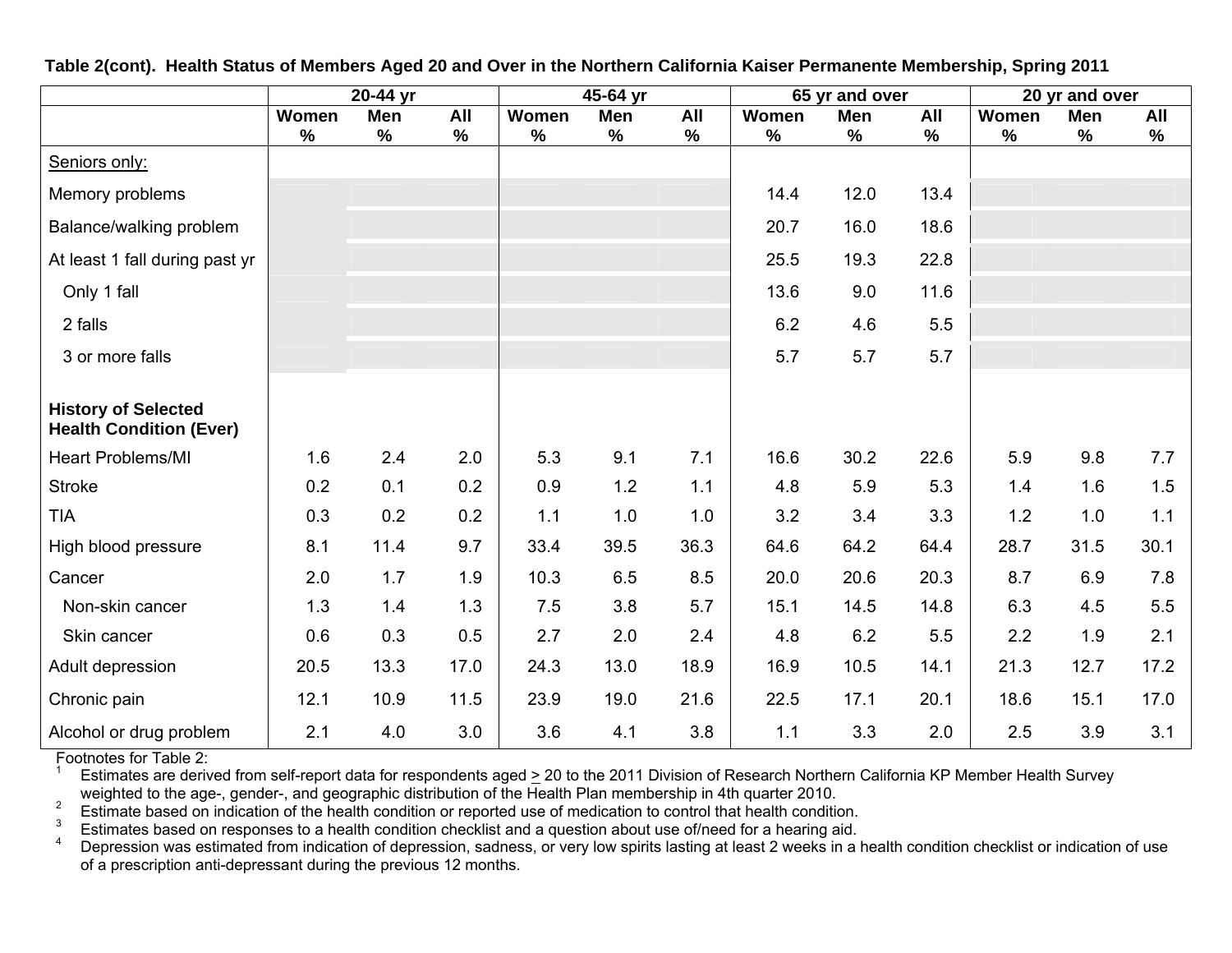| <b>Behavioral/Psychosocial</b>  |       | $20-44$ yr |      | $45-64$ yr |               |      | 65 yr and over |            |               | 20 yr and over |      |      |
|---------------------------------|-------|------------|------|------------|---------------|------|----------------|------------|---------------|----------------|------|------|
| Risks in Past 12 mos.           | Women | Men        | All  | Women      | <b>Men</b>    | All  | Women          | <b>Men</b> | All           | Women          | Men  | All  |
|                                 | $\%$  | $\%$       | $\%$ | $\%$       | $\frac{9}{6}$ | $\%$ | $\frac{0}{0}$  | %          | $\frac{9}{6}$ | $\%$           | $\%$ | $\%$ |
| <b>Tobacco Use (cigarettes)</b> |       |            |      |            |               |      |                |            |               |                |      |      |
| <b>Current smoker</b>           | 8.4   | 12.0       | 10.1 | 7.2        | 10.6          | 8.8  | 4.3            | 5.9        | 5.0           | 7.1            | 10.4 | 8.7  |
| Former smoker                   | 9.6   | 10.6       | 10.1 | 22.5       | 23.5          | 22.9 | 33.0           | 47.2       | 39.3          | 19.1           | 22.0 | 20.4 |
| Never smoked regularly          | 82.0  | 77.4       | 79.8 | 70.3       | 65.9          | 68.2 | 62.7           | 46.9       | 55.7          | 73.8           | 67.6 | 70.9 |
| Weight                          |       |            |      |            |               |      |                |            |               |                |      |      |
| Overweight (BMI $\geq$ 25)      | 47.4  | 60.3       | 53.7 | 58.2       | 74.4          | 65.9 | 56.3           | 65.0       | 60.1          | 53.3           | 66.7 | 59.7 |
| Obese (BMI $\geq$ 30)           | 22.8  | 22.9       | 22.8 | 29.7       | 30.2          | 29.9 | 23.9           | 22.3       | 23.2          | 25.7           | 25.7 | 25.7 |
| BMI range:                      |       |            |      |            |               |      |                |            |               |                |      |      |
| BMI <18.5 (under wt)            | 3.1   | 1.3        | 2.3  | 1.3        | 0.5           | 0.9  | 3.3            | 0.7        | 2.1           | 2.5            | 0.9  | 1.7  |
| BMI 18.5 - 25 (normal)          | 49.5  | 38.3       | 44.1 | 40.5       | 25.1          | 33.2 | 40.4           | 34.3       | 37.7          | 44.2           | 32.4 | 38.6 |
| BMI 25 - 30 (over wt)           | 24.6  | 37.5       | 30.8 | 28.5       | 44.2          | 36.0 | 32.5           | 42.6       | 37.0          | 27.6           | 41.0 | 34.0 |
| BMI 30 - < 35 (obese)           | 13.2  | 14.5       | 13.8 | 15.1       | 20.0          | 17.4 | 15.1           | 15.9       | 15.5          | 14.3           | 16.9 | 15.6 |
| BMI $\geq$ 35 (very obese)      | 9.6   | 8.4        | 9.0  | 14.6       | 10.2          | 12.5 | 8.7            | 6.5        | 7.7           | 11.4           | 8.8  | 10.1 |
| <b>Exercise Frequency</b>       |       |            |      |            |               |      |                |            |               |                |      |      |
| 5 or more times/week            | 21.0  | 28.2       | 24.4 | 29.3       | 34.9          | 32.0 | 29.0           | 39.2       | 33.6          | 25.7           | 32.7 | 29.0 |
| 3-4 times/week                  | 36.4  | 32.8       | 34.7 | 33.8       | 29.7          | 31.8 | 30.4           | 31.0       | 30.6          | 34.3           | 31.3 | 32.9 |
| 1-2 times/week                  | 26.1  | 26.0       | 26.1 | 22.4       | 21.9          | 22.2 | 20.9           | 16.2       | 18.8          | 23.7           | 22.7 | 23.2 |
| Less than once/week             | 16.5  | 13.0       | 14.8 | 14.4       | 13.5          | 14.0 | 19.7           | 13.6       | 17.0          | 16.3           | 13.3 | 14.9 |
| Usual type of Exercise          |       |            |      |            |               |      |                |            |               |                |      |      |
| Low impact                      | 30.0  | 25.2       | 27.7 | 38.8       | 36.3          | 37.6 | 58.6           | 49.0       | 54.2          | 38.4           | 33.4 | 36.0 |
| Moderate/vigorous               | 70.0  | 74.8       | 72.3 | 61.2       | 63.7          | 62.4 | 41.4           | 51.0       | 45.8          | 61.6           | 66.6 | 64.0 |

**Table 3. Prevalence of Selected Behavioral and Psychosocial Risks Among Members Aged 20 and Over in the Northern California Kaiser Permanente Membership, Spring 2011<sup>1</sup>**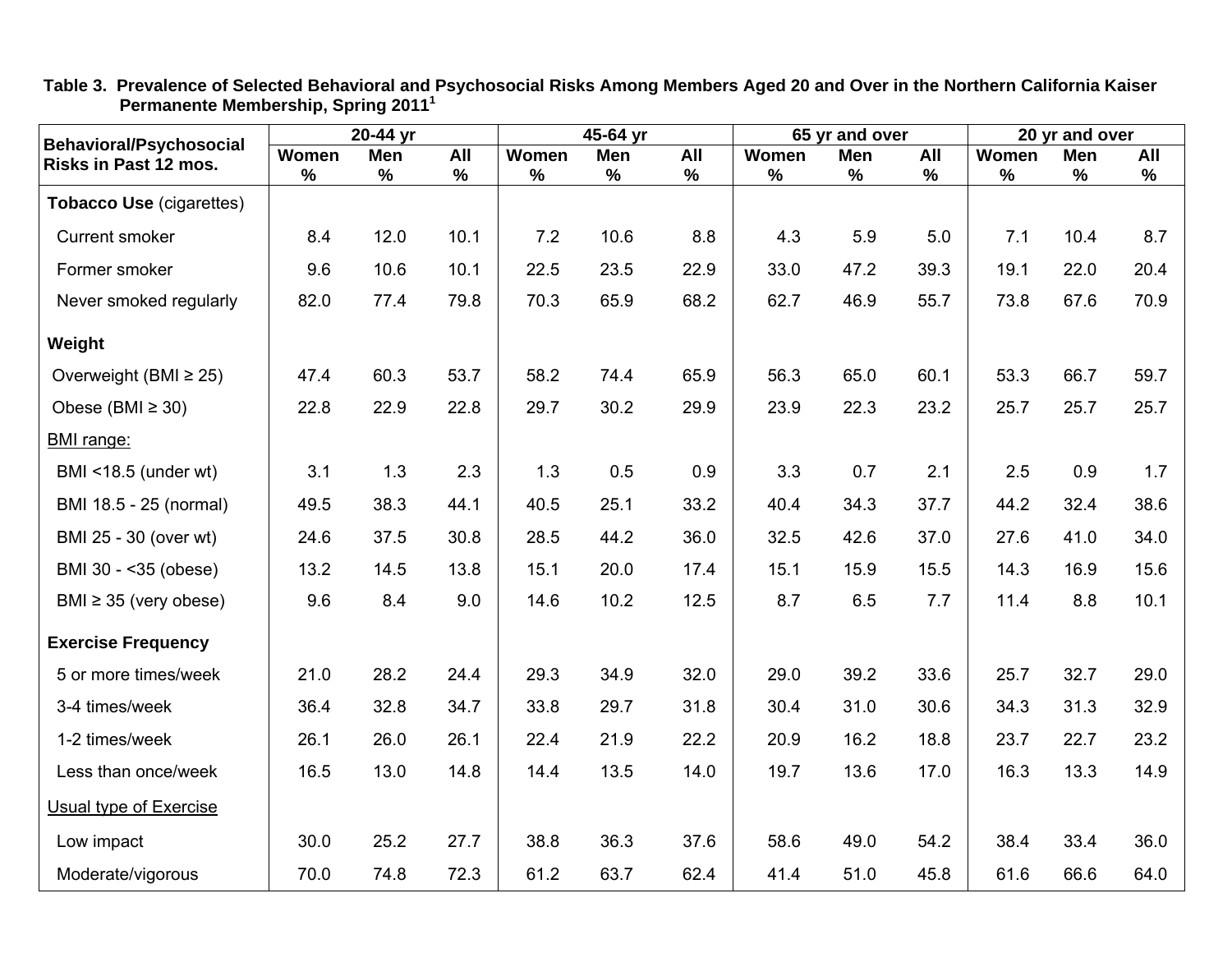| <b>Behavioral/Psychosocial</b>                               |       | 20-44 yr |      | 45-64 yr |      |      | 65 yr and over |            |      | 20 yr and over |      |      |
|--------------------------------------------------------------|-------|----------|------|----------|------|------|----------------|------------|------|----------------|------|------|
| Risks in Past 12 mos.                                        | Women | Men      | All  | Women    | Men  | All  | Women          | <b>Men</b> | All  | Women          | Men  | All  |
|                                                              | $\%$  | $\%$     | $\%$ | $\%$     | $\%$ | $\%$ | $\%$           | %          | $\%$ | $\%$           | $\%$ | $\%$ |
| <b>Dietary Practices</b>                                     |       |          |      |          |      |      |                |            |      |                |      |      |
| Tries to eat reduced fat foods<br>most of the time           | 47.6  | 35.2     | 41.7 | 54.8     | 44.3 | 49.8 | 55.8           | 48.9       | 52.8 | 51.9           | 41.1 | 46.9 |
| Tries to avoid foods high in<br>salt/sodium most of the time | 54.3  | 45.0     | 49.9 | 63.7     | 54.7 | 59.5 | 67.2           | 58.6       | 63.3 | 60.4           | 51.2 | 56.1 |
| Fruit/Vegetable Consumption                                  |       |          |      |          |      |      |                |            |      |                |      |      |
| Eats $\geq$ 3 servings/day                                   | 54.0  | 40.9     | 47.7 | 56.2     | 38.2 | 47.6 | 57.0           | 38.3       | 48.7 | 55.4           | 39.4 | 47.9 |
| Eats $\geq$ 5 servings/day                                   | 16.9  | 11.7     | 14.4 | 19.9     | 11.5 | 15.9 | 19.1           | 11.3       | 15.6 | 18.4           | 11.6 | 15.2 |
| Takes a daily multivitamin                                   | 55.2  | 43.8     | 49.8 | 56.8     | 46.5 | 51.9 | 54.0           | 47.7       | 51.2 | 55.6           | 45.5 | 50.9 |
| Takes calcium (any)                                          | 23.7  | 8.9      | 16.7 | 51.9     | 13.5 | 33.6 | 62.4           | 24.0       | 45.4 | 42.0           | 13.3 | 28.5 |
| Calcium+D or calcium with<br>D from another source           | 23.1  | 8.5      | 16.2 | 50.8     | 12.9 | 32.8 | 61.5           | 23.3       | 44.6 | 41.2           | 12.8 | 27.8 |
| Takes vitamin D (not as part<br>of multivitamin/calcium)     | 9.8   | 5.5      | 7.8  | 23.4     | 13.5 | 18.7 | 30.4           | 19.1       | 25.4 | 19.0           | 11.0 | 15.2 |
| <b>Alcohol Consumption</b>                                   |       |          |      |          |      |      |                |            |      |                |      |      |
| Never drinks                                                 | 21.5  | 17.5     | 19.6 | 24.6     | 21.4 | 23.1 | 37.5           | 27.6       | 33.0 | 25.7           | 20.8 | 23.3 |
| Drinks < once/week                                           | 48.4  | 37.5     | 43.2 | 39.0     | 32.9 | 36.1 | 31.2           | 26.5       | 29.1 | 41.5           | 33.8 | 37.9 |
| Drinks 1-2 days/week                                         | 16.9  | 20.6     | 18.7 | 13.7     | 14.3 | 14.0 | 9.0            | 10.8       | 9.8  | 14.2           | 16.5 | 15.3 |
| Drinks 3-4 days/week                                         | 7.8   | 12.7     | 10.1 | 9.2      | 11.4 | 10.2 | 5.1            | 7.8        | 6.3  | 7.9            | 11.3 | 9.5  |
| Drinks $\geq$ 5 days/week                                    | 5.4   | 11.7     | 8.4  | 13.5     | 20.0 | 16.6 | 17.2           | 27.3       | 21.8 | 10.7           | 17.6 | 14.0 |
| At risk drinker based on:                                    |       |          |      |          |      |      |                |            |      |                |      |      |
| # Drinks/day (W > 1, M $>2$ ) <sup>2</sup>                   | 41.5  | 29.4     | 35.7 | 31.0     | 17.2 | 24.3 | 18.9           | 10.9       | 15.3 | 33.2           | 21.4 | 27.6 |
| # Drinks/wk (W >7, M >14) <sup>3</sup><br>(Women>7, Men >14) | 6.6   | 6.8      | 6.7  | 11.1     | 7.0  | 9.1  | 10.6           | 7.4        | 9.2  | 9.1            | 7.0  | 8.1  |

**Table 3. Prevalence of Selected Behavioral and Psychosocial Risks Among Members Aged 20 and Over in the Northern California Kaiser Permanente Membership, Spring 2011<sup>1</sup>**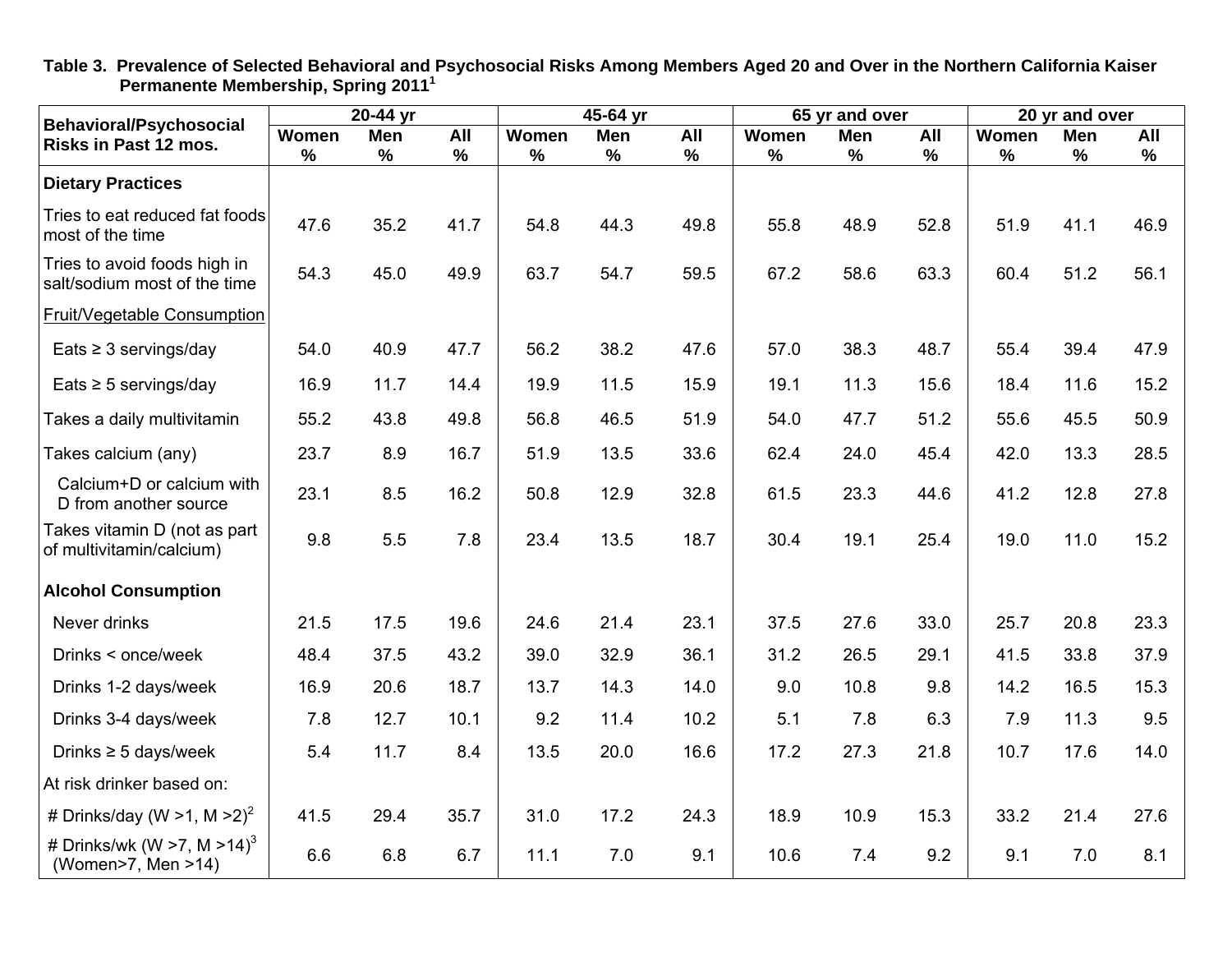|                                                         |       | 20-44 yr |      |       | 45-64 yr |      |       | 65 yr and over |      |       | 20 yr and over |      |
|---------------------------------------------------------|-------|----------|------|-------|----------|------|-------|----------------|------|-------|----------------|------|
| <b>Behavioral/Psychosocial</b><br>Risks in Past 12 mos. | Women | Men      | All  | Women | Men      | All  | Women | Men            | All  | Women | <b>Men</b>     | All  |
|                                                         | $\%$  | %        | $\%$ | $\%$  | $\%$     | $\%$ | %     | $\%$           | $\%$ | $\%$  | $\%$           | %    |
| Sleep (per 24 hour day)                                 |       |          |      |       |          |      |       |                |      |       |                |      |
| < 6 hours                                               | 6.2   | 5.8      | 6.0  | 8.4   | 8.1      | 8.3  | 7.8   | 4.8            | 6.4  | 7.4   | 6.5            | 7.0  |
| $6 - 7$ hours                                           | 21.2  | 22.4     | 21.8 | 21.2  | 24.2     | 22.6 | 17.0  | 14.0           | 15.6 | 20.4  | 21.7           | 21.0 |
| 7-9 hours                                               | 68.6  | 68.7     | 68.6 | 67.5  | 64.6     | 66.1 | 66.8  | 72.3           | 69.3 | 67.8  | 67.7           | 67.8 |
| > 9 hours                                               | 4.0   | 3.1      | 3.6  | 2.9   | 3.1      | 3.0  | 8.4   | 8.9            | 8.7  | 4.4   | 4.1            | 4.2  |
| <b>Psychosocial Risks</b>                               |       |          |      |       |          |      |       |                |      |       |                |      |
| Worried about personal /<br>Family financial security   | 32.4  | 28.4     | 30.5 | 31.3  | 26.0     | 28.8 | 16.2  | 11.2           | 14.0 | 28.8  | 24.5           | 26.8 |
| Worried about safety                                    | 7.5   | 6.5      | 7.0  | 4.9   | 4.7      | 4.8  | 3.5   | 2.7            | 3.1  | 5.7   | 5.1            | 5.4  |
| Have felt harassed or<br>discriminated against          | 5.7   | 5.2      | 5.5  | 5.8   | 5.3      | 5.5  | 2.6   | 2.4            | 2.5  | 5.2   | 4.8            | 5.0  |
| Very stressed, tense or<br>anxious much of the time     | 25.5  | 17.4     | 21.6 | 20.9  | 13.0     | 17.1 | 6.8   | 4.3            | 5.7  | 20.2  | 13.4           | 17.0 |
| Overall satisfaction with life                          |       |          |      |       |          |      |       |                |      |       |                |      |
| Fairly/very satisfied                                   | 91.7  | 88.7     | 90.3 | 91.5  | 89.7     | 90.6 | 92.4  | 93.6           | 92.9 | 91.8  | 89.9           | 90.9 |
| Not very/not at all satisfied                           | 8.3   | 11.3     | 9.7  | 8.5   | 10.3     | 9.4  | 7.6   | 6.4            | 7.1  | 8.2   | 10.1           | 9.1  |
| Overall happiness                                       |       |          |      |       |          |      |       |                |      |       |                |      |
| Pretty/very happy                                       | 89.7  | 89.8     | 89.7 | 88.4  | 86.1     | 87.3 | 89.2  | 90.8           | 89.9 | 89.1  | 88.5           | 88.8 |
| Not very/not at all happy                               | 10.3  | 10.2     | 10.3 | 11.6  | 13.9     | 12.7 | 10.8  | 9.2            | 10.1 | 10.9  | 11.5           | 11.2 |

**Table 3. Prevalence of Selected Behavioral and Psychosocial Risks Among Members Aged 20 and Over in the Northern California Kaiser Permanente Membership, Spring 2011<sup>1</sup>**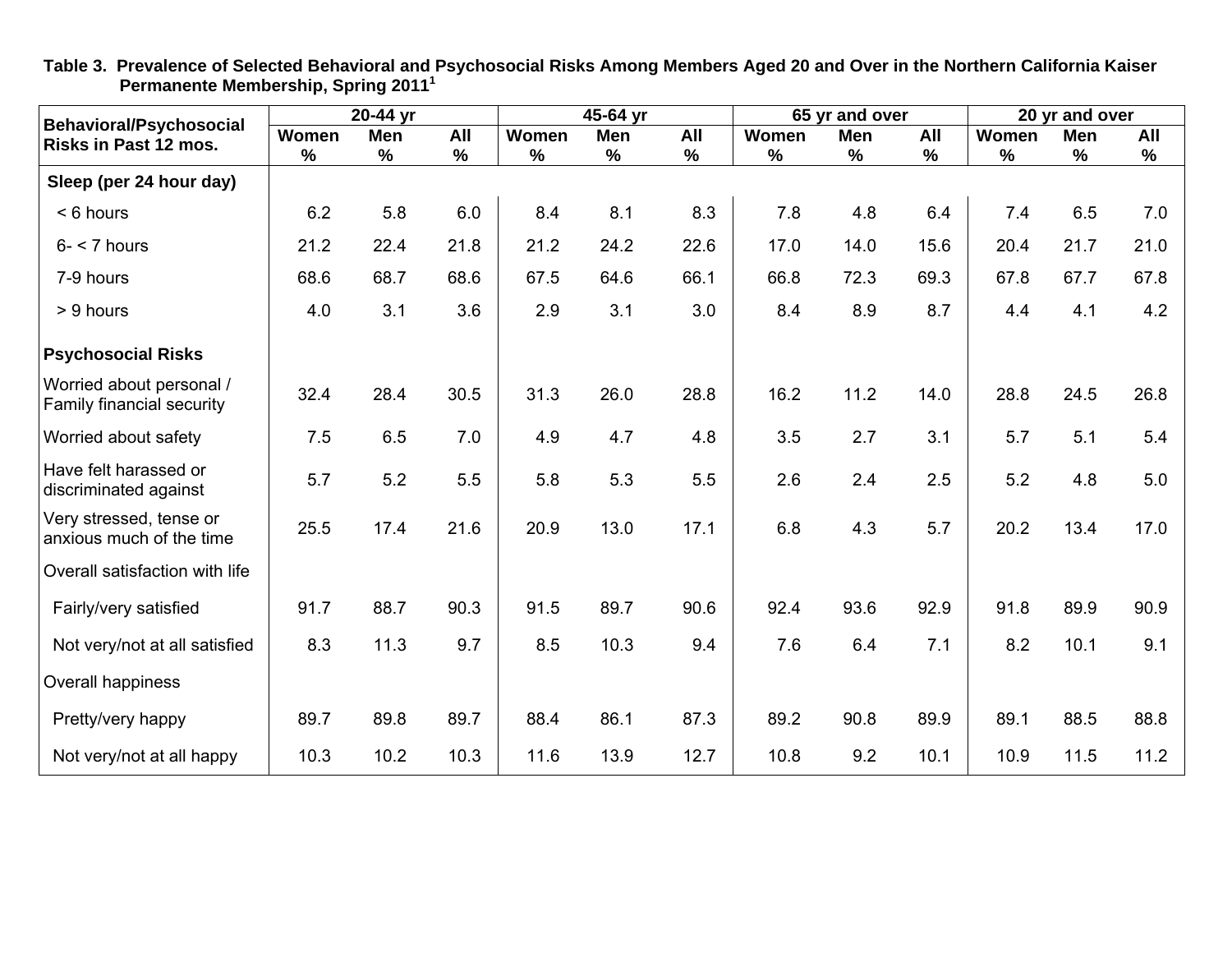| <b>Behavioral/Psychosocial</b>                                                 |       | 20-44 yr |      |               | 45-64 yr |      |       | 65 yr and over |      |       | 20 yr and over |               |
|--------------------------------------------------------------------------------|-------|----------|------|---------------|----------|------|-------|----------------|------|-------|----------------|---------------|
| Risks in Past 12 mos.                                                          | Women | Men      | All  | Women         | Men      | All  | Women | Men            | All  | Women | Men            | All           |
|                                                                                | $\%$  | %        | %    | $\frac{0}{0}$ | %        | %    | %     | %              | $\%$ | %     | %              | $\frac{0}{0}$ |
| <b>Health-Related Beliefs</b>                                                  |       |          |      |               |          |      |       |                |      |       |                |               |
| Belief about extent to which<br>lifestyle/habits can affect<br>health          |       |          |      |               |          |      |       |                |      |       |                |               |
| Not at all/a little bit                                                        | 4.4   | 6.0      | 5.1  | 4.0           | 6.4      | 5.1  | 5.5   | 5.8            | 5.6  | 4.4   | 6.1            | 5.2           |
| Moderately                                                                     | 7.2   | 10.8     | 8.9  | 7.6           | 12.5     | 10.0 | 10.5  | 12.0           | 11.1 | 8.0   | 11.7           | 9.7           |
| Quite a bit/extremely                                                          | 88.4  | 83.2     | 86.0 | 88.4          | 81.1     | 84.9 | 84.0  | 82.2           | 83.3 | 87.6  | 82.2           | 85.1          |
| Belief about extent to which<br>stress/emotional troubles<br>can affect health |       |          |      |               |          |      |       |                |      |       |                |               |
| Not at all/a little bit                                                        | 6.3   | 9.1      | 7.6  | 6.9           | 11.0     | 8.8  | 11.5  | 13.6           | 12.5 | 7.5   | 10.6           | 9.0           |
| Moderately                                                                     | 8.3   | 11.8     | 10.0 | 7.4           | 10.7     | 9.0  | 11.2  | 12.1           | 11.6 | 8.6   | 11.4           | 9.9           |
| Quite a bit/extremely                                                          | 85.4  | 79.1     | 82.4 | 85.7          | 78.3     | 82.2 | 77.3  | 74.3           | 75.9 | 83.9  | 78.0           | 81.1          |

**Table 3. Prevalence of Selected Behavioral and Psychosocial Risks Among Members Aged 20 and Over in the Northern California Kaiser Permanente Membership, Spring 2011<sup>1</sup>**

Footnotes for Table 3:

Estimates are derived from self-report data for respondents aged  $\geq$  20 to the 2011 Division of Research Northern California KP Member Health Survey weighted to the age-, gender-, and geographic distribution of the Heal

<sup>2</sup> At-risk drinker based on usual number of drinks consumed on days when had a drink: Women > 1 drink in a day, Men > 2 drinks in a day.<br><sup>3</sup> At-risk drinker based on number of drinks per week estimated by usual drinking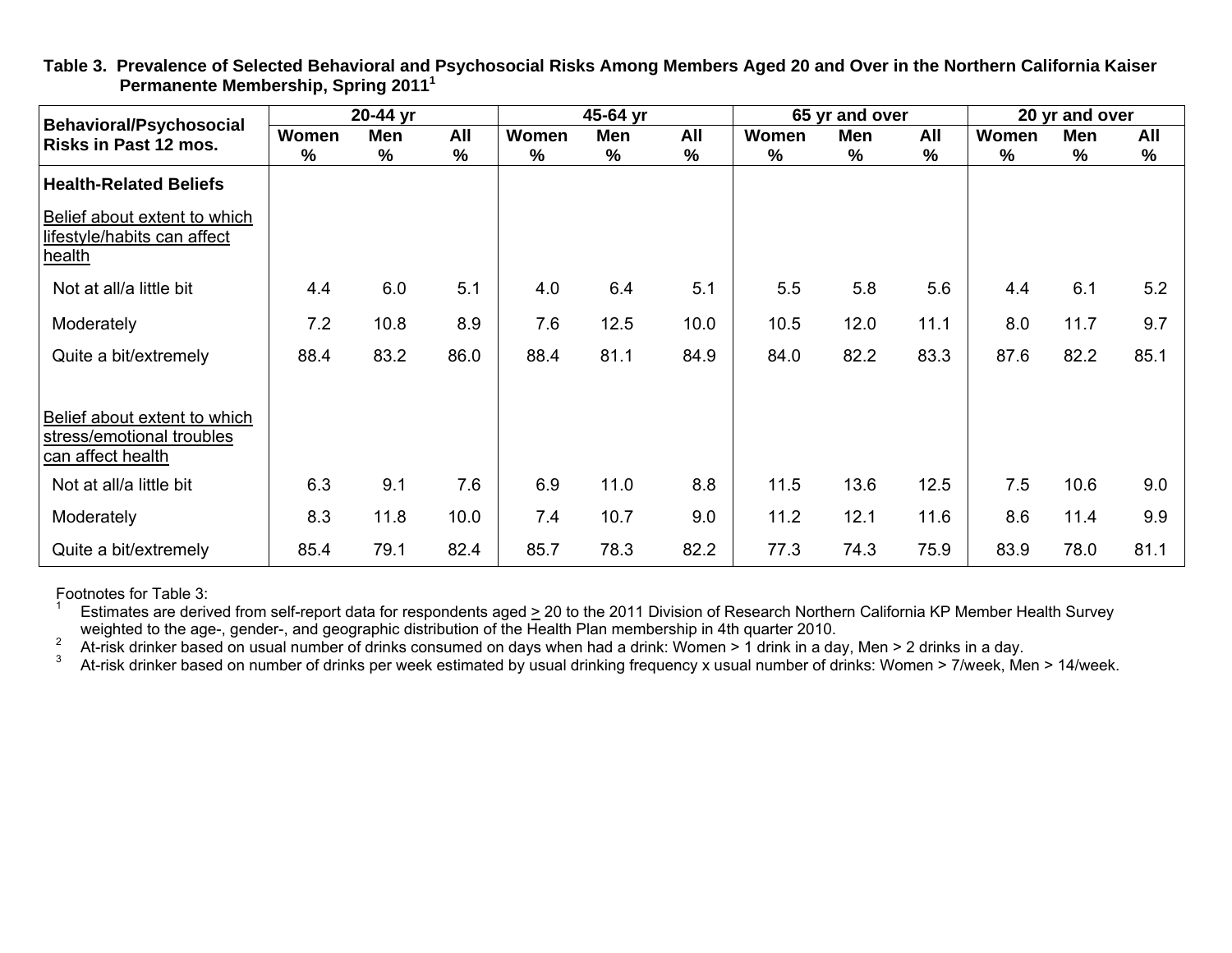|                                                          |       | 20-44 yr      |               |       | 45-64 yr |      |       | 65 yr and over |      |       | 20 yr and over |      |
|----------------------------------------------------------|-------|---------------|---------------|-------|----------|------|-------|----------------|------|-------|----------------|------|
| <b>Health Action</b>                                     | Women | <b>Men</b>    | All           | Women | Men      | All  | Women | <b>Men</b>     | All  | Women | <b>Men</b>     | All  |
|                                                          | $\%$  | $\frac{9}{6}$ | $\frac{9}{6}$ | %     | $\%$     | %    | $\%$  | $\%$           | $\%$ | %     | $\frac{9}{6}$  | $\%$ |
| Gets exercise most days                                  | 60.0  | 61.9          | 60.9          | 61.3  | 61.6     | 61.5 | 49.6  | 58.8           | 53.7 | 58.5  | 61.2           | 59.8 |
| Gets moderate/vigorous<br>exercise most days             | 49.5  | 53.1          | 51.2          | 47.6  | 48.2     | 47.9 | 39.7  | 46.8           | 42.8 | 46.9  | 50.1           | 48.4 |
| Daily walks/10,000 steps                                 | 23.5  | 18.8          | 21.2          | 30.1  | 28.0     | 29.1 | 22.6  | 27.0           | 24.6 | 25.9  | 23.8           | 24.9 |
| Reads labels/recipes to learn<br>what is in their food   | 56.4  | 48.1          | 52.5          | 59.8  | 49.4     | 54.9 | 57.9  | 43.7           | 51.7 | 58.0  | 47.9           | 53.3 |
| Tries to eat mostly healthy<br>foods                     | 77.7  | 65.7          | 72.0          | 80.4  | 71.7     | 76.3 | 76.0  | 67.3           | 72.2 | 78.4  | 68.4           | 73.7 |
| Tries to manage stress                                   | 58.0  | 47.9          | 53.2          | 56.4  | 44.8     | 50.9 | 39.7  | 28.4           | 34.7 | 53.8  | 43.3           | 48.9 |
| Tries to get enough sleep to<br>feel well-rested         | 73.2  | 65.0          | 69.3          | 74.9  | 66.7     | 71.0 | 67.3  | 61.7           | 64.8 | 72.7  | 65.1           | 69.2 |
| Taking steps to lose weight<br>or maintain weight loss   | 49.3  | 39.7          | 44.7          | 56.5  | 43.7     | 50.4 | 35.7  | 33.9           | 34.9 | 49.4  | 40.3           | 45.1 |
| If overweight or obese                                   | 65.8  | 50.7          | 57.5          | 65.7  | 51.3     | 58.0 | 46.5  | 42.8           | 44.7 | 61.8  | 49.7           | 55.3 |
| If obese                                                 | 65.0  | 59.9          | 62.5          | 66.7  | 58.8     | 61.9 | 51.6  | 50.0           | 51.0 | 63.3  | 57.0           | 60.2 |
| Does enjoyable activities at<br>least once a week        | 72.9  | 71.6          | 72.3          | 70.0  | 67.6     | 68.8 | 65.4  | 60.6           | 63.3 | 70.3  | 68.1           | 69.3 |
| Takes low dose aspirin to<br>prevent heart attack/stroke | 3.0   | 4.6           | 3.7           | 20.4  | 29.4     | 24.7 | 43.5  | 50.0           | 46.4 | 17.5  | 22.2           | 19.7 |
| Seniors Only:                                            |       |               |               |       |          |      |       |                |      |       |                |      |
| Taking actions to reduce risk<br>of falling              |       |               |               |       |          |      | 46.4  | 29.8           | 39.1 |       |                |      |
| Those at high risk*                                      |       |               |               |       |          |      | 61.9  | 50.7           | 57.7 |       |                |      |
| Does activities to keep brain<br>stimulated              |       |               |               |       |          |      | 74.1  | 66.6           | 70.8 |       |                |      |
| Visits with people at least<br>once a week               |       |               |               |       |          |      | 67.3  | 55.8           | 62.3 |       |                |      |

**Table 4. Actions People Are Taking to Improve or Maintain Health, Members Aged 20 and Over in the Northern California Kaiser Permanente Membership, Spring 2011<sup>1</sup>**

Footnotes for Table 4:

<sup>1</sup> Estimates are derived from self-report data for respondents aged  $\geq$  20 to the 2011 Division of Research Northern California KP Member Health Survey weighted to the age-, gender-, and geographic distribution of the Health Plan membership in 4th quarter 2010.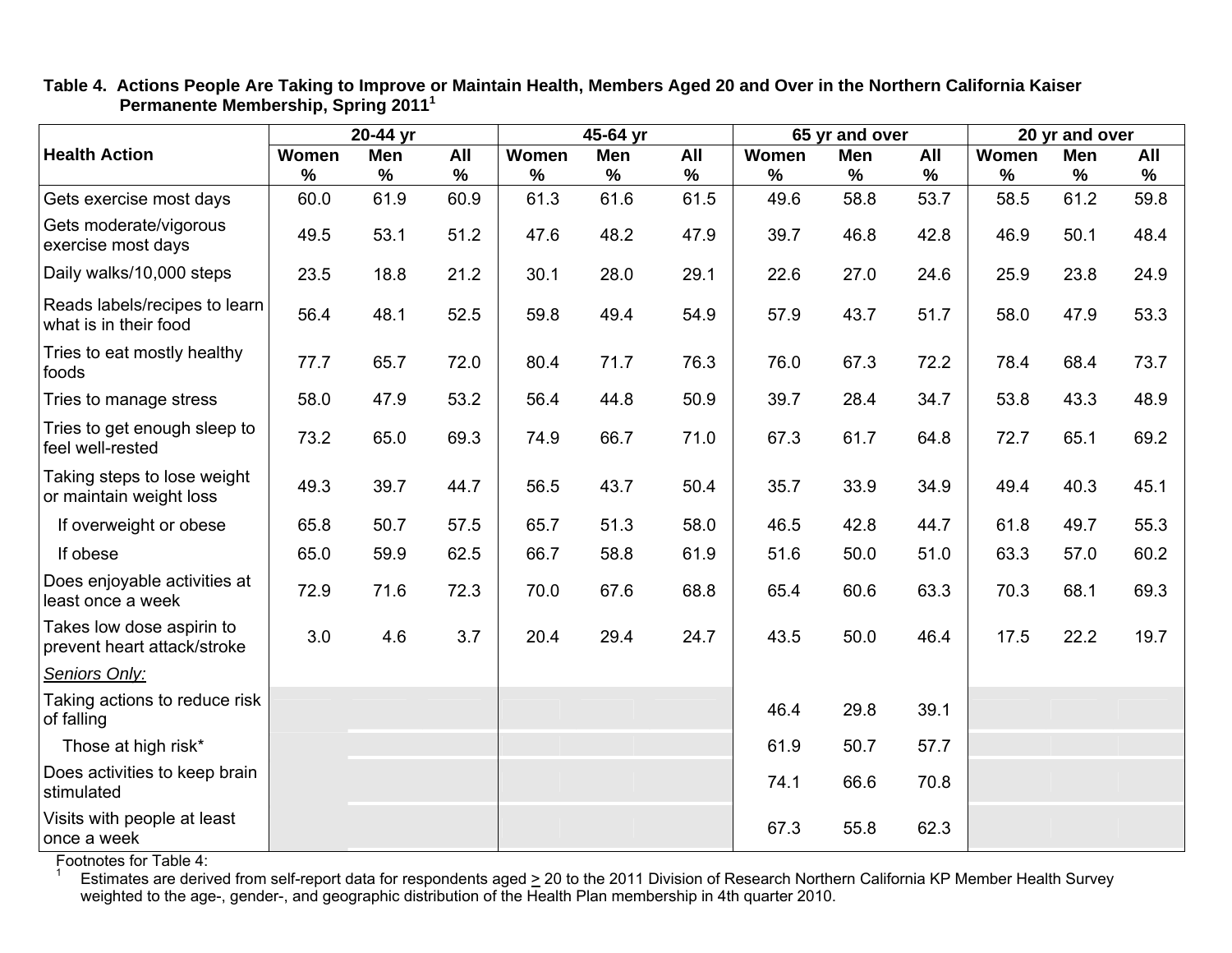|                                                   |       | 20-44 yr<br>All<br>Men |      |       | 45-64 yr      |      | 65 yr and over |               |      | 20 yr and over |      |      |
|---------------------------------------------------|-------|------------------------|------|-------|---------------|------|----------------|---------------|------|----------------|------|------|
| <b>Preventive Service</b>                         | Women |                        |      | Women | Men           | All  | Women          | <b>Men</b>    | All  | Women          | Men  | All  |
|                                                   | %     | %                      | %    | $\%$  | $\frac{9}{6}$ | %    | %              | $\frac{9}{6}$ | %    | %              | %    | %    |
| Flu immunization in 2010-11<br>flu season         |       |                        |      |       |               |      |                |               |      |                |      |      |
| Ages $\geq$ 20                                    | 45.5  | 41.5                   | 43.6 | 56.5  | 55.2          | 55.8 | 79.0           | 78.6          | 78.9 | 58.2           | 53.3 | 54.9 |
| Ages $\geq$ 50                                    |       |                        |      | 59.7  | 56.7          | 58.3 | 79.0           | 78.6          | 78.9 | 67.5           | 65.0 | 66.4 |
| Ages $\geq$ 65 or high risk <sup>3</sup>          | 51.7  | 44.1                   | 48.3 | 67.7  | 63.3          | 65.5 | 79.0           | 78.6          | 78.9 | 70.7           | 67.6 | 69.3 |
| Pneumococcal vaccination<br>ever (ages $\geq$ 65) |       |                        |      |       |               |      | 74.8           | 63.5          | 69.8 |                |      |      |
| Dental exam by dentist or<br>hygienist            |       |                        |      |       |               |      |                |               |      |                |      |      |
| Within past 12 months                             | 78.5  | 74.7                   | 76.7 | 84.0  | 80.2          | 82.2 | 75.9           | 75.6          | 75.7 | 80.1           | 77.0 | 78.6 |
| More than one year ago                            | 21.0  | 23.8                   | 22.3 | 15.1  | 17.1          | 16.1 | 19.6           | 19.9          | 19.7 | 18.5           | 20.5 | 19.4 |

**Table 5. Use of Selected Preventive Medicine Services (self-reported) by Members Aged 20 and Over in the Northern California Kaiser Permanente Membership, Spring 2011<sup>1</sup>**

<sup>1</sup> Estimates based on the data from the 2011 KPNC Division of Research Adult Member Health Survey, a random sample survey of Health Plan members > 20, weighted to the age, gender, and geographic distribution of the adult membership in the KPNC in 4th quarter 2010. NE means estimate was not calculated due

to small cell size.<br>2 Based on self-report data. Previous research suggests that self-report tends to underestimate the length of time since procedures were done, so these rates<br>2 may overestimate the actual rates of membe

<sup>3</sup> High risk: having >1 of the following: history of heart disease. MI in past year, Parkinson's disease, diabetes, asthma, COPD, chronic bronchitis.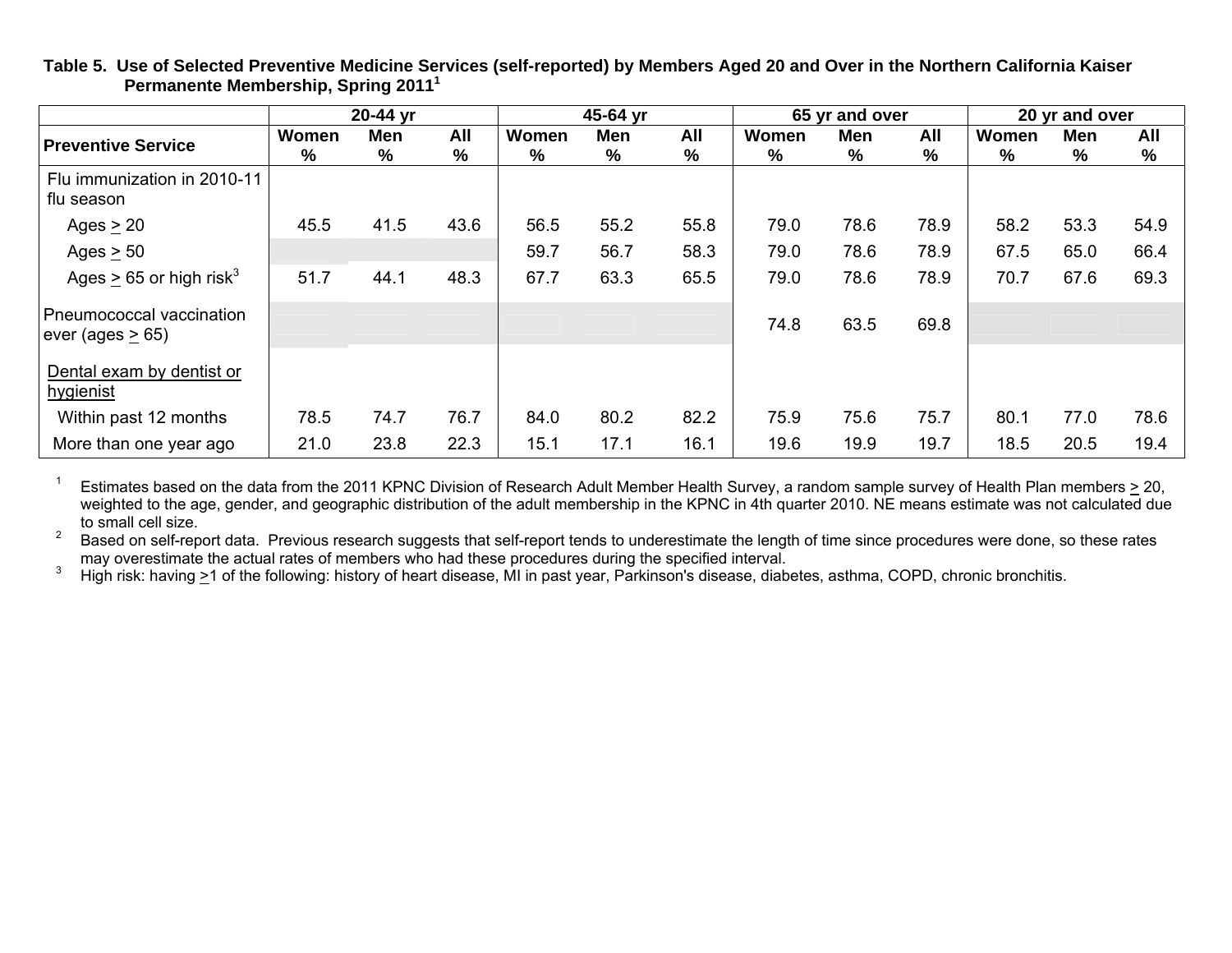|                                                                             |               | 20-44 yr |      |       | 45-64 yr   |      |       | 65 yr and over |      |       | 20 yr and over |      |
|-----------------------------------------------------------------------------|---------------|----------|------|-------|------------|------|-------|----------------|------|-------|----------------|------|
| <b>CAM Modality</b>                                                         | Women         | Men      | All  | Women | <b>Men</b> | All  | Women | Men            | All  | Women | Men            | All  |
|                                                                             | $\frac{9}{6}$ | $\%$     | $\%$ | %     | %          | $\%$ | %     | $\%$           | $\%$ | $\%$  | $\%$           | %    |
| Chiropractic                                                                | 10.4          | 8.4      | 9.4  | 13.4  | 9.8        | 11.7 | 7.9   | 6.1            | 7.1  | 11.1  | 8.6            | 9.9  |
| Acupuncture                                                                 | 5.1           | 2.7      | 4.0  | 6.4   | 3.3        | 4.9  | 5.2   | 2.6            | 4.1  | 5.6   | 2.9            | 4.4  |
| Acupressure                                                                 | 1.9           | 0.9      | 1.4  | 2.3   | 1.0        | 1.7  | 0.9   | 0.5            | 0.7  | 1.9   | 0.9            | 1.4  |
| Massage Therapy                                                             | 25.5          | 15.8     | 20.9 | 22.8  | 13.0       | 18.2 | 9.1   | 5.4            | 7.5  | 21.3  | 12.9           | 17.4 |
| Deep breathing, mindfulness,<br>or other relaxation/meditation<br>technique | 22.5          | 12.8     | 17.9 | 23.5  | 12.6       | 18.3 | 12.7  | 8.1            | 10.7 | 21.0  | 12.0           | 16.7 |
| Guided imagery/visualization<br>techniques                                  | 4.1           | 1.2      | 2.7  | 5.6   | 1.5        | 3.6  | 2.3   | 0.9            | 1.7  | 4.3   | 1.3            | 2.9  |
| Hypnosis or self-hypnosis                                                   | 0.8           | 0.5      | 0.6  | 0.9   | 0.6        | 0.7  | 0.6   | 0.5            | 0.5  | 0.8   | 0.6            | 0.7  |
| Yoga                                                                        | 20.7          | 8.7      | 15.0 | 14.9  | 5.7        | 10.5 | 5.7   | 2.5            | 4.3  | 15.5  | 6.4            | 11.3 |
| Tai Chi, Chi Gong, other<br>movement therapy                                | 1.3           | 1.1      | 1.2  | 3.8   | 2.5        | 3.2  | 4.0   | 2.2            | 3.2  | 2.8   | 1.8            | 2.3  |
| Body work (e.g., Feldenkreis)                                               | 1.5           | 1.3      | 1.4  | 2.2   | 1.2        | 1.7  | 1.6   | 1.1            | 1.4  | 1.8   | 1.4            | 1.5  |
| Herbal medicines/remedies                                                   | 9.1           | 6.4      | 7.8  | 9.9   | 7.0        | 8.5  | 8.2   | 5.7            | 7.1  | 9.2   | 6.5            | 7.9  |
| Chinese, Indian, or Native<br>American medicine                             | 2.8           | 2.6      | 2.7  | 2.8   | 2.2        | 2.5  | 1.1   | 1.0            | 1.1  | 2.5   | 2.2            | 2.3  |
| Megavitamin/high dose<br>vitamin therapy                                    | 0.5           | 0.8      | 0.7  | 1.2   | 0.9        | 1.1  | 0.8   | 1.1            | 0.9  | 0.8   | 0.9            | 0.9  |
| Homeopathic medicine                                                        | 3.8           | 1.4      | 2.7  | 4.0   | 1.8        | 3.0  | 2.1   | 1.0            | 1.7  | 3.6   | 1.5            | 2.6  |
| Very low fat diet                                                           | 2.0           | 1.4      | 1.7  | 2.1   | 1.3        | 1.7  | 1.7   | 1.5            | 1.6  | 2.0   | 1.4            | 1.7  |
| Very low carb diet                                                          | 3.6           | 2.6      | 3.1  | 5.0   | 2.9        | 4.0  | 1.8   | 2.2            | 2.0  | 3.8   | 2.7            | 3.3  |
| Prayer or spiritual practice                                                | 17.4          | 10.5     | 14.2 | 25.7  | 15.1       | 20.7 | 24.4  | 12.1           | 19.0 | 22.0  | 12.6           | 17.6 |
| Religious/spiritual healing by<br>others                                    | 2.6           | 2.4      | 2.5  | 3.3   | 2.1        | 2.8  | 2.1   | 1.5            | 1.8  | 2.8   | 2.1            | 2.5  |
| Psychological counseling                                                    | 8.4           | 4.9      | 6.7  | 7.3   | 3.6        | 5.5  | 3.0   | 2.0            | 2.6  | 6.9   | 3.9            | 5.5  |
| 12-Step/Self-help Program                                                   | 1.7           | 1.5      | 1.6  | 2.8   | 2.6        | 2.7  | 0.9   | 1.2            | 1.0  | 2.0   | 1.9            | 1.9  |

Table 6. Use of Selected Complementary or Alternative Medicine, Modalities in Past 12 Months to Treat or Prevent Own Health Problems, Members Aged 20 and Over in the Northern California Kaiser Foundation Health Plan Membership, Spring 2011<sup>1</sup>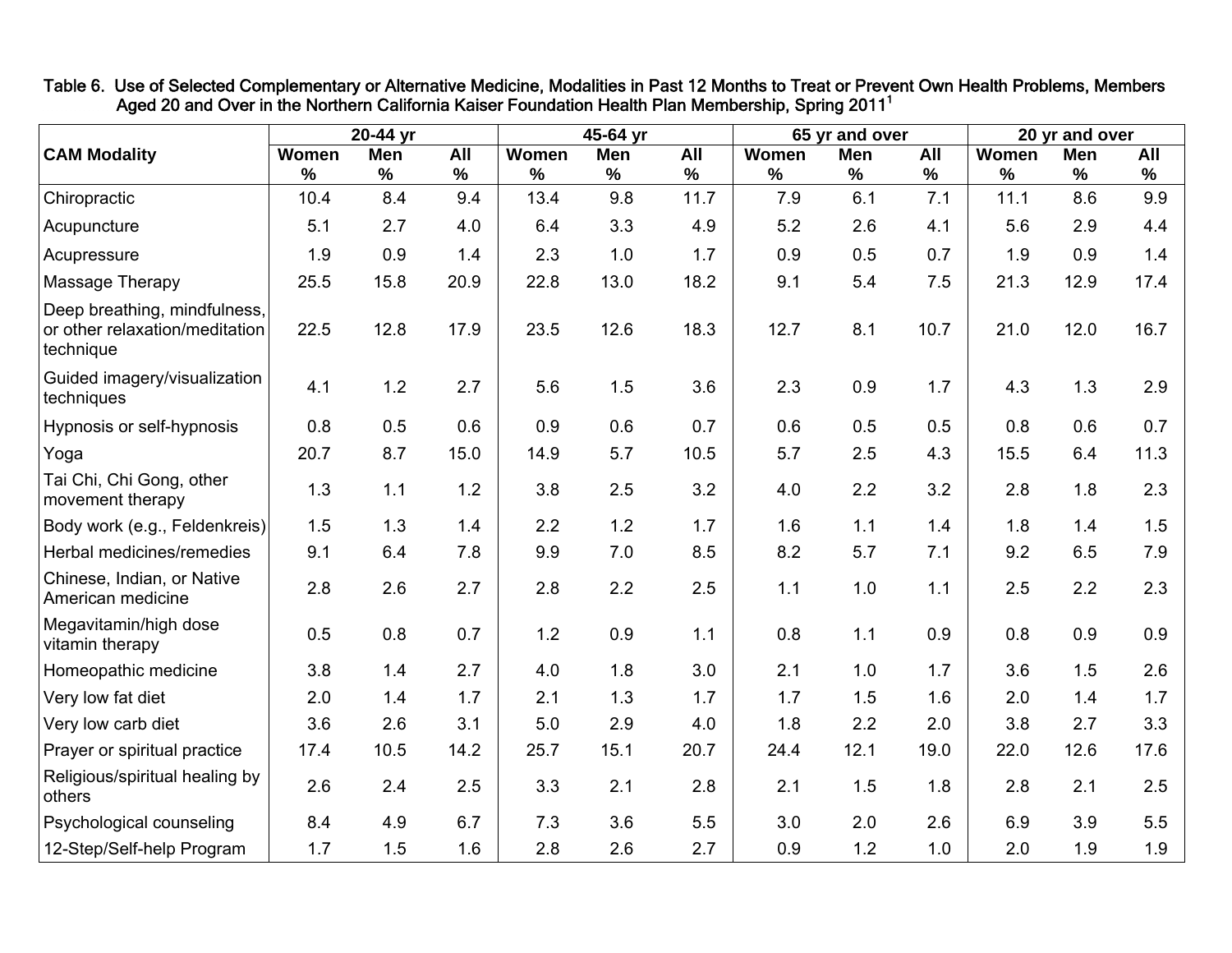Footnotes for Table 6:

<sup>1</sup> Estimates based on the data from the 2011 KPNC Division of Research Adult Member Health Survey, a random sample survey of Health Plan members  $\geq$  20, weighted to the age, gender, and geographic distribution of the adult membership in the KPNC in 4th quarter 2010. NE means estimate was not calculated due to small cell size.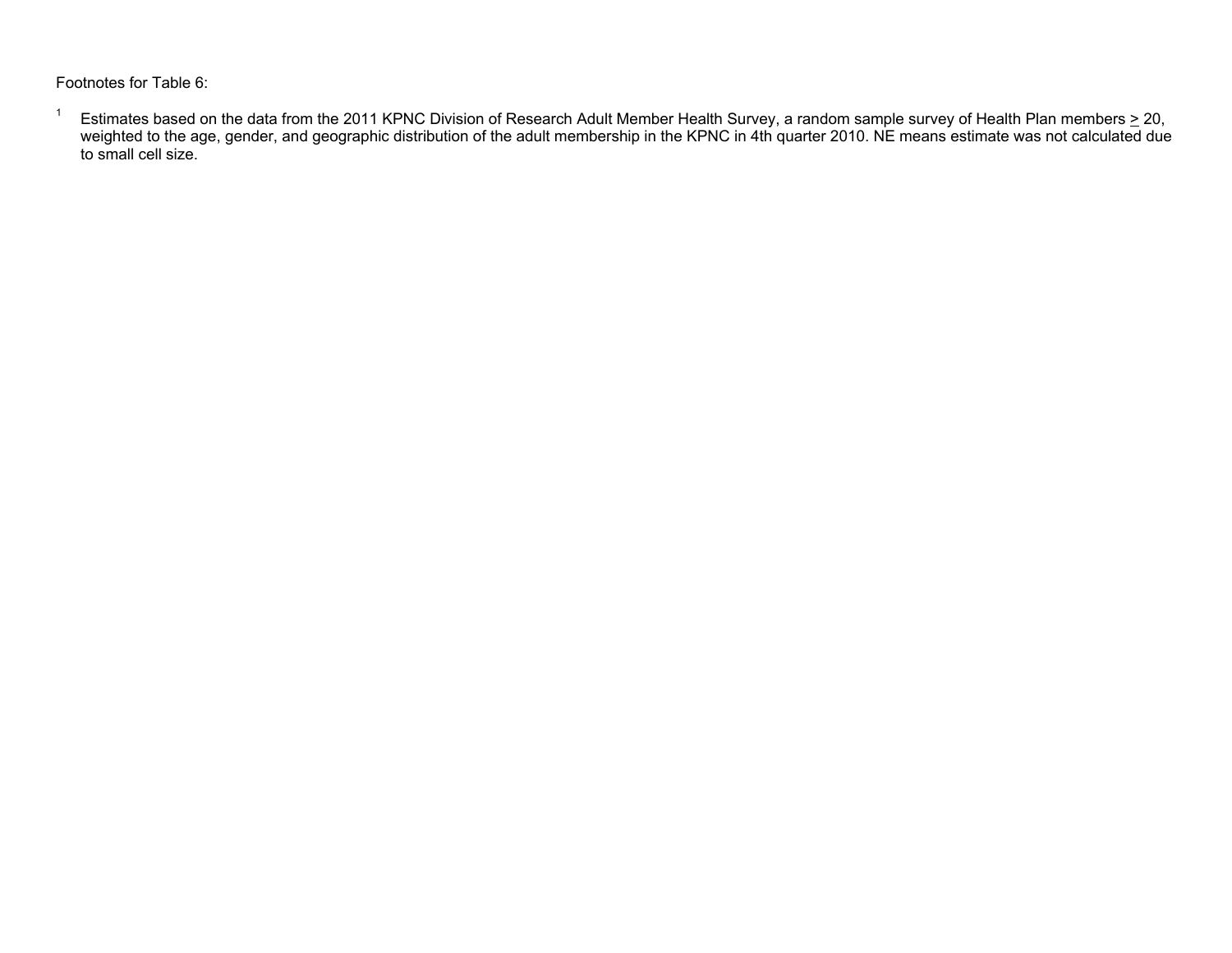|                                                           |                        | 20-44 yr           |                          |               | 45-64 yr |                    |               | 65 yr and over |                    |            | 20 yr and over  |             |
|-----------------------------------------------------------|------------------------|--------------------|--------------------------|---------------|----------|--------------------|---------------|----------------|--------------------|------------|-----------------|-------------|
| <b>Access to IT/ Digital Tool</b>                         | Women<br>$\frac{9}{6}$ | <b>Men</b><br>$\%$ | $\overline{All}$<br>$\%$ | Women<br>$\%$ | Men<br>% | <b>All</b><br>$\%$ | Women<br>$\%$ | Men<br>$\%$    | <b>All</b><br>$\%$ | Women<br>% | <b>Men</b><br>% | All<br>$\%$ |
| Mobile phone                                              | 95.9                   | 94.4               | 95.2                     | 91.3          | 89.7     | 90.5               | 67.2          | 70.4           | 68.6               | 88.7       | 88.5            | 88.6        |
| Text Messages (all)                                       | 89.0                   | 85.8               | 87.5                     | 75.7          | 73.1     | 74.5               | 33.0          | 37.7           | 35.0               | 73.3       | 72.7            | 73.0        |
| Those with mobile phone                                   | 92.8                   | 91.0               | 92.0                     | 83.1          | 81.7     | 82.4               | 49.8          | 54.2           | 51.8               | 82.9       | 82.4            | 82.7        |
| Computer (desktop, laptop,<br>net book)                   |                        |                    |                          |               |          |                    |               |                |                    |            |                 |             |
| From any location                                         | 99.0                   | 98.2               | 98.7                     | 95.9          | 95.4     | 95.6               | 70.6          | 79.8           | 74.7               | 92.3       | 93.9            | 93.1        |
| At home                                                   | 93.7                   | 94.1               | 93.9                     | 90.4          | 91.1     | 90.7               | 65.4          | 75.9           | 70.0               | 87.1       | 89.8            | 88.4        |
| Other location                                            | 33.3                   | 37.9               | 35.5                     | 29.8          | 32.3     | 31.0               | 10.4          | 11.3           | 10.8               | 27.6       | 31.1            | 29.3        |
| Able to use the Internet                                  |                        |                    |                          |               |          |                    |               |                |                    |            |                 |             |
| From any location                                         | 99.5                   | 98.7               | 99.1                     | 96.3          | 96.0     | 96.2               | 74.0          | 81.8           | 77.5               | 93.4       | 94.7            | 94.0        |
| At home                                                   | 94.6                   | 94.6               | 94.6                     | 90.4          | 90.3     | 90.4               | 59.2          | 70.2           | 64.1               | 86.3       | 88.7            | 87.4        |
| Other location                                            | 49.2                   | 50.9               | 50.0                     | 36.0          | 38.1     | 37.0               | 8.2           | 12.0           | 9.9                | 36.3       | 39.2            | 37.7        |
| Requires help to use                                      | 0.9                    | 3.2                | 2.0                      | 3.4           | 3.5      | 3.5                | 13.6          | 11.2           | 12.5               | 4.3        | 4.7             | 4.5         |
| Able to send/receive email                                | 98.9                   | 97.8               | 98.4                     | 94.4          | 93.4     | 94.0               | 69.3          | 77.7           | 73.0               | 91.6       | 92.6            | 92.0        |
| Requires help to use                                      | 0.7                    | 2.2                | 1.4                      | 2.8           | 3.6      | 3.2                | 11.1          | 10.8           | 11.0               | 3.5        | 4.2             | 3.8         |
| Method usually for Internet<br>access (those with access) |                        |                    |                          |               |          |                    |               |                |                    |            |                 |             |
| Computer, laptop, net book                                | 97.3                   | 97.3               | 97.4                     | 98.4          | 98.0     | 98.2               | 98.5          | 98.5           | 98.5               | 98.0       | 97.8            | 97.9        |
| Tablet (e.g., iPad, iTouch)                               | 13.2                   | 16.3               | 14.6                     | 7.8           | 10.5     | 9.1                | 4.5           | 5.1            | 4.8                | 9.8        | 12.4            | 11.0        |
| Mobile phone                                              | 54.6                   | 56.4               | 55.5                     | 28.7          | 30.5     | 29.5               | 10.2          | 13.1           | 11.6               | 38.0       | 39.8            | 38.9        |
| Cell phone                                                | 27.3                   | 22.8               | 25.2                     | 14.4          | 11.7     | 13.1               | 5.9           | 6.0            | 5.9                | 19.1       | 16.0            | 17.7        |
| Smart phone                                               | 38.5                   | 46.4               | 42.1                     | 18.6          | 24.6     | 21.4               | 5.3           | 8.5            | 6.8                | 25.9       | 32.2            | 28.9        |

**Table 7. Access to Digital Tools for Communication, Members Aged 20 and Over in the Kaiser Permanente Northern California Membership, Spring 2011** 

Footnotes for Table 7:

<sup>1</sup> Estimates based on the data from the 2011 KPNC Division of Research Adult Member Health Survey, a random sample survey of Health Plan members  $\geq$  20, weighted to the age, gender, and geographic distribution of the adult membership in the KPNC in 4th quarter 2010. NE means estimate was not calculated due to small cell size.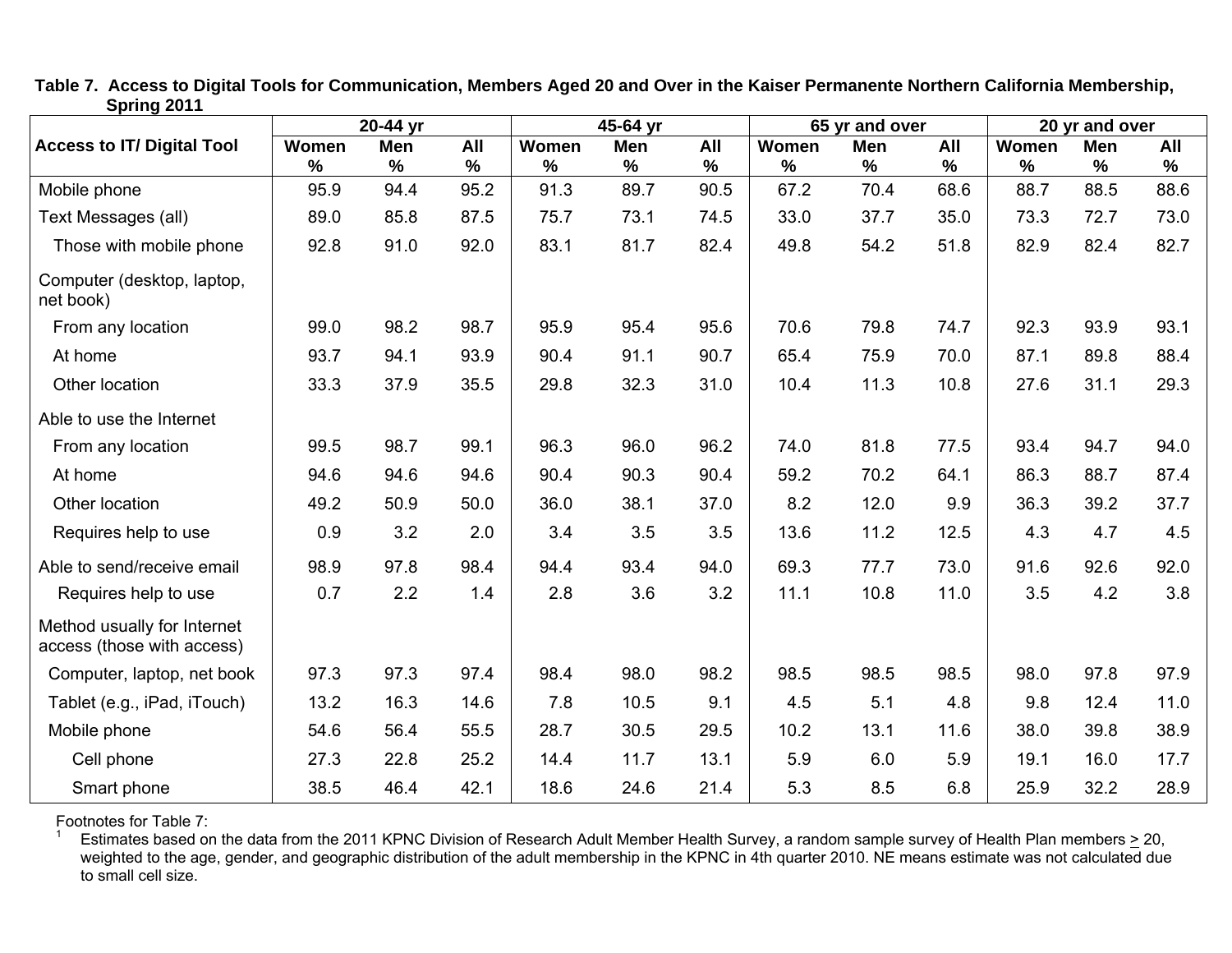| <b>Accessed Internet-based</b>                                                                                                            |       | 20-44 yr   |      |       | 45-64 yr   |      |              | 65 yr and over |      |       | 20 yr and over |      |
|-------------------------------------------------------------------------------------------------------------------------------------------|-------|------------|------|-------|------------|------|--------------|----------------|------|-------|----------------|------|
| <b>Health Information</b>                                                                                                                 | Women | <b>Men</b> | All  | Women | <b>Men</b> | All  | <b>Women</b> | <b>Men</b>     | All  | Women | <b>Men</b>     | All  |
| <b>Resource</b>                                                                                                                           | $\%$  | %          | $\%$ | $\%$  | %          | %    | $\%$         | $\%$           | $\%$ | %     | $\%$           | $\%$ |
| Got health information from<br>kp.org or other websites                                                                                   |       |            |      |       |            |      |              |                |      |       |                |      |
| All                                                                                                                                       | 42.0  | 25.9       | 34.3 | 39.3  | 29.4       | 34.6 | 21.0         | 22.1           | 21.5 | 36.9  | 26.6           | 32.1 |
| Those with web access                                                                                                                     | 42.2  | 26.2       | 34.6 | 40.8  | 30.7       | 36.0 | 28.6         | 27.0           | 27.8 | 39.6  | 28.1           | 34.2 |
| Got health information from<br>kp.org/other websites OR<br>kp.org MD home page,<br>Health/Drug Encyclopedia,<br>online patient ed program |       |            |      |       |            |      |              |                |      |       |                |      |
| All                                                                                                                                       | 54.0  | 35.6       | 45.3 | 51.8  | 42.5       | 47.4 | 32.7         | 34.6           | 33.6 | 49.0  | 38.1           | 43.9 |
| Those with web access                                                                                                                     | 54.2  | 36.0       | 45.6 | 53.7  | 44.3       | 49.3 | 44.5         | 42.4           | 43.5 | 52.6  | 40.3           | 46.8 |
| Used kp.org Health or Drug<br>Encyclopedia                                                                                                |       |            |      |       |            |      |              |                |      |       |                |      |
| All                                                                                                                                       | 17.0  | 8.6        | 13.0 | 20.3  | 15.1       | 17.8 | 11.4         | 12.9           | 12.1 | 17.2  | 11.9           | 14.7 |
| Those with web access                                                                                                                     | 17.1  | 8.7        | 13.1 | 21.1  | 15.8       | 18.6 | 15.6         | 15.8           | 15.7 | 18.4  | 12.6           | 15.7 |
| Used any online kp.org<br>health/patient ed program                                                                                       |       |            |      |       |            |      |              |                |      |       |                |      |
| All                                                                                                                                       | 10.2  | 3.7        | 7.1  | 12.9  | 7.1        | 10.1 | 5.9          | 5.7            | 5.8  | 10.4  | 5.4            | 8.0  |
| Those with web access                                                                                                                     | 10.3  | 3.7        | 7.2  | 13.4  | 7.4        | 10.6 | 8.0          | 6.9            | 7.5  | 11.2  | 5.7            | 8.6  |
| Got health information from<br>MD home page on kp.org                                                                                     |       |            |      |       |            |      |              |                |      |       |                |      |
| All                                                                                                                                       | 25.3  | 16.1       | 20.9 | 23.6  | 22.2       | 22.9 | 17.7         | 19.5           | 18.5 | 23.2  | 19.1           | 21.3 |
| Those with web access                                                                                                                     | 25.4  | 16.4       | 21.1 | 24.5  | 23.1       | 23.8 | 24.0         | 24.0           | 24.0 | 24.8  | 20.2           | 22.6 |
| Used at least one kp.org<br>health information source                                                                                     |       |            |      |       |            |      |              |                |      |       |                |      |
| All                                                                                                                                       | 37.0  | 22.7       | 30.2 | 38.4  | 31.4       | 35.1 | 25.2         | 27.3           | 26.1 | 35.3  | 26.9           | 31.3 |
| Those with web access                                                                                                                     | 37.2  | 23.0       | 30.5 | 39.9  | 32.7       | 36.5 | 34.2         | 33.5           | 33.9 | 37.8  | 28.4           | 33.3 |

**Table 8. Use of Selected Health Information Resources in the Past 12 Months, Members Aged 20 and Over in the Northern California Kaiser Permanente Membership, Spring 2011**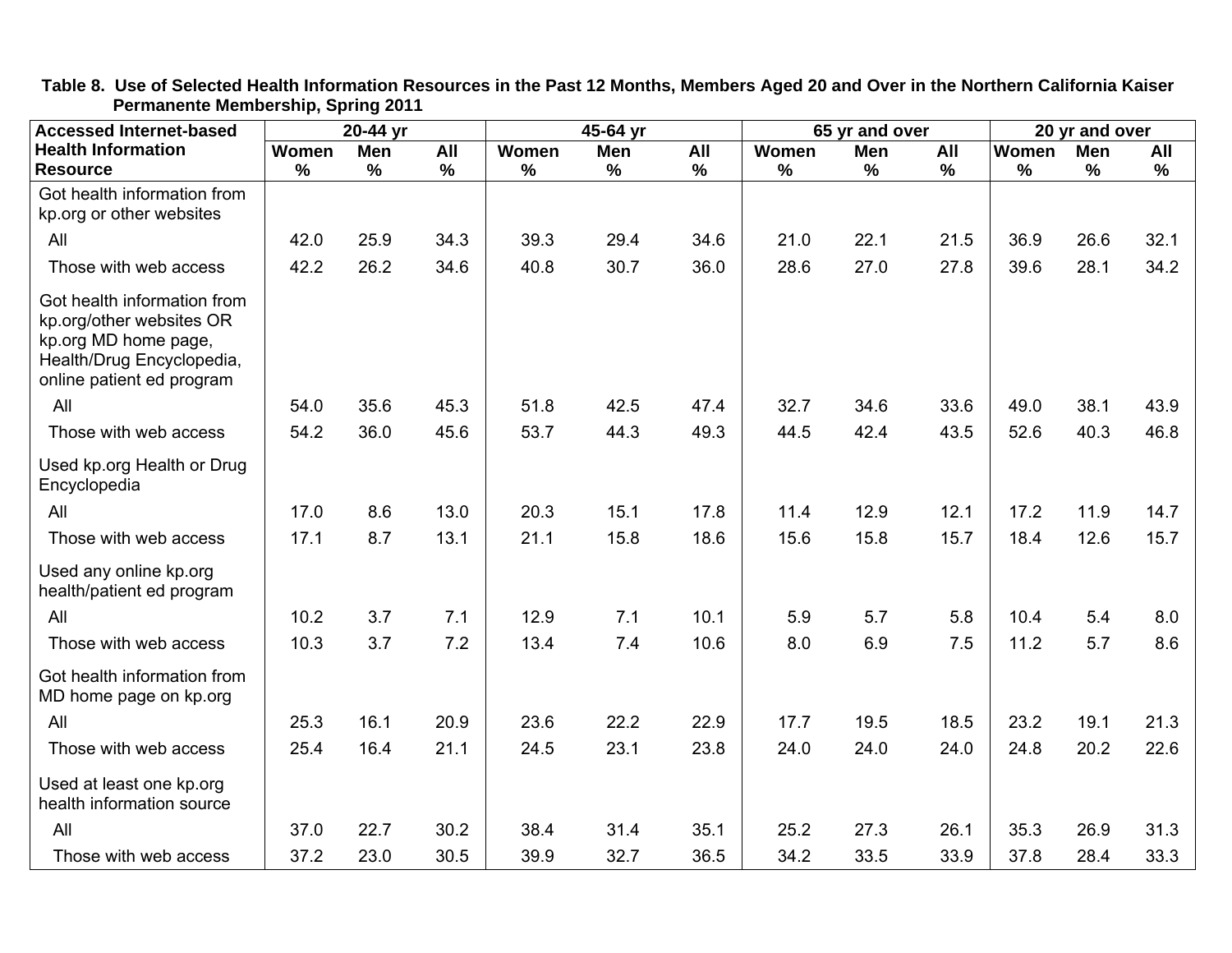| <b>Accessed Internet-based</b>                                                    | 20-44 yr      |               |               | 45-64 yr      |               |               | 65 yr and over |               |               | 20 yr and over |      |               |
|-----------------------------------------------------------------------------------|---------------|---------------|---------------|---------------|---------------|---------------|----------------|---------------|---------------|----------------|------|---------------|
| <b>Health Information</b>                                                         | Women         | <b>Men</b>    | All           | Women         | Men           | All           | Women          | Men           | All           | Women          | Men  | All           |
| <b>Resource</b>                                                                   | $\frac{0}{0}$ | $\frac{9}{6}$ | $\frac{9}{6}$ | $\frac{9}{6}$ | $\frac{9}{6}$ | $\frac{1}{2}$ | $\%$           | $\frac{9}{6}$ | $\frac{0}{0}$ | %              | $\%$ | $\frac{0}{0}$ |
| Used kp.org website secure<br>features (lab view, Rx refill,<br>doctor messaging) |               |               |               |               |               |               |                |               |               |                |      |               |
| All                                                                               | 72.1          | 48.9          | 61.1          | 68.4          | 59.6          | 64.2          | 43.8           | 50.0          | 46.5          | 65.2           | 53.3 | 59.6          |
| Those with web access                                                             | 72.4          | 49.6          | 61.6          | 71.0          | 62.2          | 66.8          | 59.5           | 61.2          | 60.3          | 69.9           | 56.3 | 63.5          |
| Used at least one kp.org<br>health information source or<br>kp.org secure feature |               |               |               |               |               |               |                |               |               |                |      |               |
| All                                                                               | 74.8          | 53.0          | 64.4          | 70.6          | 63.0          | 67.0          | 46.4           | 52.5          | 49.1          | 67.7           | 56.8 | 62.6          |
| Those with web access                                                             | 75.1          | 53.7          | 65.0          | 73.3          | 65.7          | 69.7          | 63.1           | 64.4          | 63.7          | 72.6           | 60.1 | 66.7          |
| <b>Accessed Other KP Health</b><br><b>Ed Resource</b>                             |               |               |               |               |               |               |                |               |               |                |      |               |
| Any individual or group<br>health education program                               | 10.7          | 7.2           | 9.0           | 13.1          | 9.7           | 11.4          | 11.0           | 11.0          | 11.0          | 11.7           | 8.8  | 10.3          |
| <b>Health Education Center or</b><br><b>Resource Desk</b>                         | 9.1           | 5.3           | 7.3           | 13.6          | 6.8           | 10.4          | 9.0            | 7.5           | 8.3           | 10.8           | 6.3  | 8.7           |
| Individual health behavior<br>counseling                                          | 3.8           | 3.5           | 3.7           | 5.7           | 5.7           | 5.7           | 5.8            | 7.3           | 6.5           | 4.9            | 5.0  | 5.0           |
| Read a member newsletter                                                          | 30.9          | 16.6          | 24.1          | 45.5          | 33.1          | 39.6          | 58.5           | 48.6          | 54.2          | 41.8           | 28.6 | 35.6          |
| Used print health education<br>materials or DVDs                                  | 15.9          | 7.1           | 11.7          | 20.0          | 14.4          | 17.3          | 21.1           | 21.0          | 21.1          | 18.5           | 12.4 | 15.6          |

**Table 8. Use of Selected Health Information Resources in the Past 12 Months, Members Aged 20 and Over in the Northern California Kaiser Permanente Membership, Spring 2011** 

Footnotes for Table 8:

Estimates based on the data from the 2011 KPNC Division of Research Adult Member Health Survey, a random sample survey of Health Plan members  $\geq$  20, weighted to the age, gender, and geographic distribution of the adult membership in the KPNC in 4th quarter 2010. NE means estimate was not calculated due to small cell size.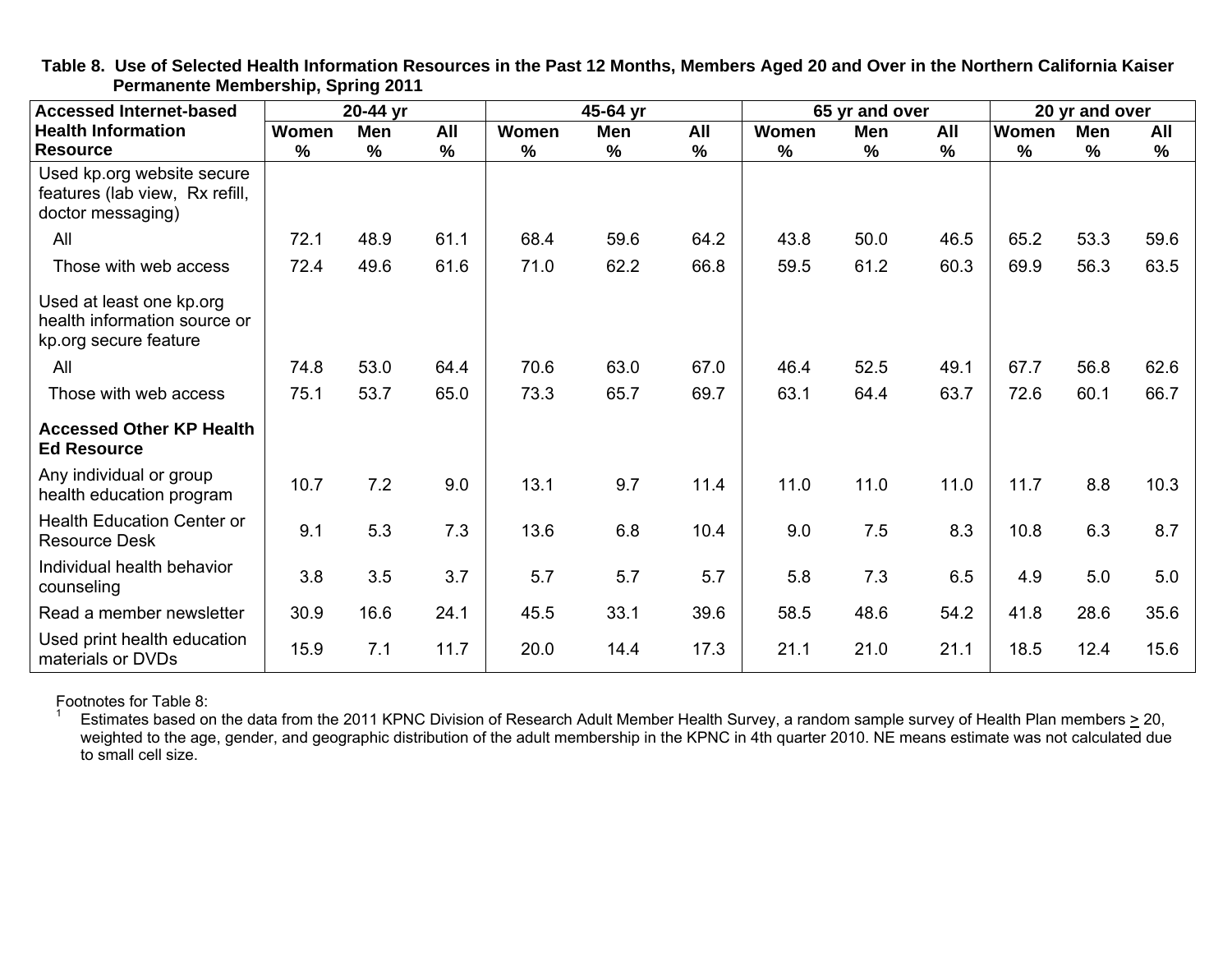| opning zo i i                                                | $20-44$ yr    |             | $45-64$ yr |               | 65 yr and over |             |               | 20 yr and over |          |               |          |             |
|--------------------------------------------------------------|---------------|-------------|------------|---------------|----------------|-------------|---------------|----------------|----------|---------------|----------|-------------|
| <b>Preferred Methods for</b><br><b>Learning about Health</b> | Women<br>$\%$ | Men<br>$\%$ | All<br>%   | Women<br>$\%$ | Men<br>$\%$    | All<br>$\%$ | Women<br>$\%$ | Men<br>%       | All<br>% | Women<br>$\%$ | Men<br>% | All<br>$\%$ |
| <b>Internet / Digital</b><br><b>Modalities</b>               |               |             |            |               |                |             |               |                |          |               |          |             |
| Information from Internet<br>websites                        | 37.5          | 32.5        | 35.1       | 34.4          | 33.5           | 34.0        | 17.9          | 21.6           | 19.5     | 32.5          | 31.0     | 31.8        |
| If has web access                                            | 37.6          | 32.9        | 35.4       | 35.7          | 34.9           | 35.3        | 24.2          | 26.4           | 25.2     | 34.8          | 32.7     | 33.9        |
| Information from MD home<br>page (all)                       | 27.3          | 23.3        | 25.4       | 26.7          | 28.9           | 27.8        | 17.8          | 22.5           | 19.9     | 25.2          | 25.4     | 25.3        |
| If has web access                                            | 27.4          | 23.6        | 25.6       | 27.5          | 30.1           | 28.8        | 23.7          | 27.2           | 25.3     | 26.9          | 26.7     | 26.8        |
| Web/Email-Based Program                                      |               |             |            |               |                |             |               |                |          |               |          |             |
| Single session                                               | 12.5          | 10.7        | 11.7       | 11.8          | 10.2           | 11.1        | 6.1           | 6.7            | 6.4      | 11.0          | 9.8      | 10.5        |
| Multi-session                                                | 8.9           | 7.1         | 8.0        | 7.4           | 7.3            | 7.4         | 2.3           | 4.4            | 3.3      | 7.0           | 6.7      | 6.9         |
| If has Internet access                                       |               |             |            |               |                |             |               |                |          |               |          |             |
| Single session                                               | 12.6          | 10.8        | 11.8       | 12.2          | 10.7           | 11.5        | 8.3           | 8.2            | 8.2      | 11.8          | 10.4     | 11.1        |
| Multi session                                                | 8.9           | 7.2         | 8.1        | 7.7           | 7.6            | 7.7         | 3.2           | 5.4            | 4.2      | 7.6           | 7.1      | 7.3         |
| Watch live webinars/talks<br>on kp.org                       | 14.7          | 14.5        | 14.6       | 14.1          | 13.8           | 13.9        | 4.0           | 5.2            | 4.5      | 12.4          | 12.6     | 12.5        |
| If has web access                                            | 14.7          | 14.7        | 14.7       | 14.6          | 14.3           | 14.3        | 5.4           | 6.3            | 5.8      | 13.2          | 13.3     | 13.3        |
| Watch health videos on<br>kp.org or other websites           | 17.2          | 17.3        | 17.3       | 16.6          | 16.1           | 16.4        | 8.0           | 8.9            | 8.4      | 15.2          | 15.4     | 15.3        |
| If has web access                                            | 17.2          | 17.4        | 17.4       | 17.2          | 16.8           | 16.7        | 10.9          | 10.8           | 10.8     | 16.2          | 16.1     | 16.2        |
| Podcasts and online audio<br>programs                        | 10.7          | 11.9        | 11.3       | 8.4           | 7.6            | 8.0         | 1.5           | 2.8            | 2.1      | 8.0           | 8.6      | 8.3         |
| If has web access                                            | 10.87         | 12.1        | 12.1       | 8.7           | 7.9            | 8.3         | 2.0           | 3.4            | 2.7      | 8.6           | 9.1      | 8.9         |
| <b>Emailed health</b><br>newsletters and tip sheets          | 32.0          | 25.5        | 28.9       | 31.2          | 27.4           | 29.4        | 21.6          | 25.3           | 23.3     | 29.7          | 26.2     | 28.1        |
| If has email access                                          | 32.2          | 26.1        | 29.4       | 32.8          | 29.1           | 31.1        | 30.0          | 31.8           | 30.9     | 32.2          | 28.1     | 30.3        |
| Secure email<br>communications                               | 40.5          | 32.6        | 36.7       | 32.8          | 29.8           | 31.4        | 15.8          | 17.5           | 16.5     | 32.8          | 28.9     | 30.9        |
| If has email access                                          | 40.9          | 33.4        | 37.4       | 34.7          | 31.9           | 33.4        | 22.8          | 22.4           | 22.6     | 35.8          | 31.2     | 33.6        |

**Table 9. Preferred Methods for Learning About Health, Members Aged 20 and Over in the Northern California Kaiser Permanente Membership, Spring 2011**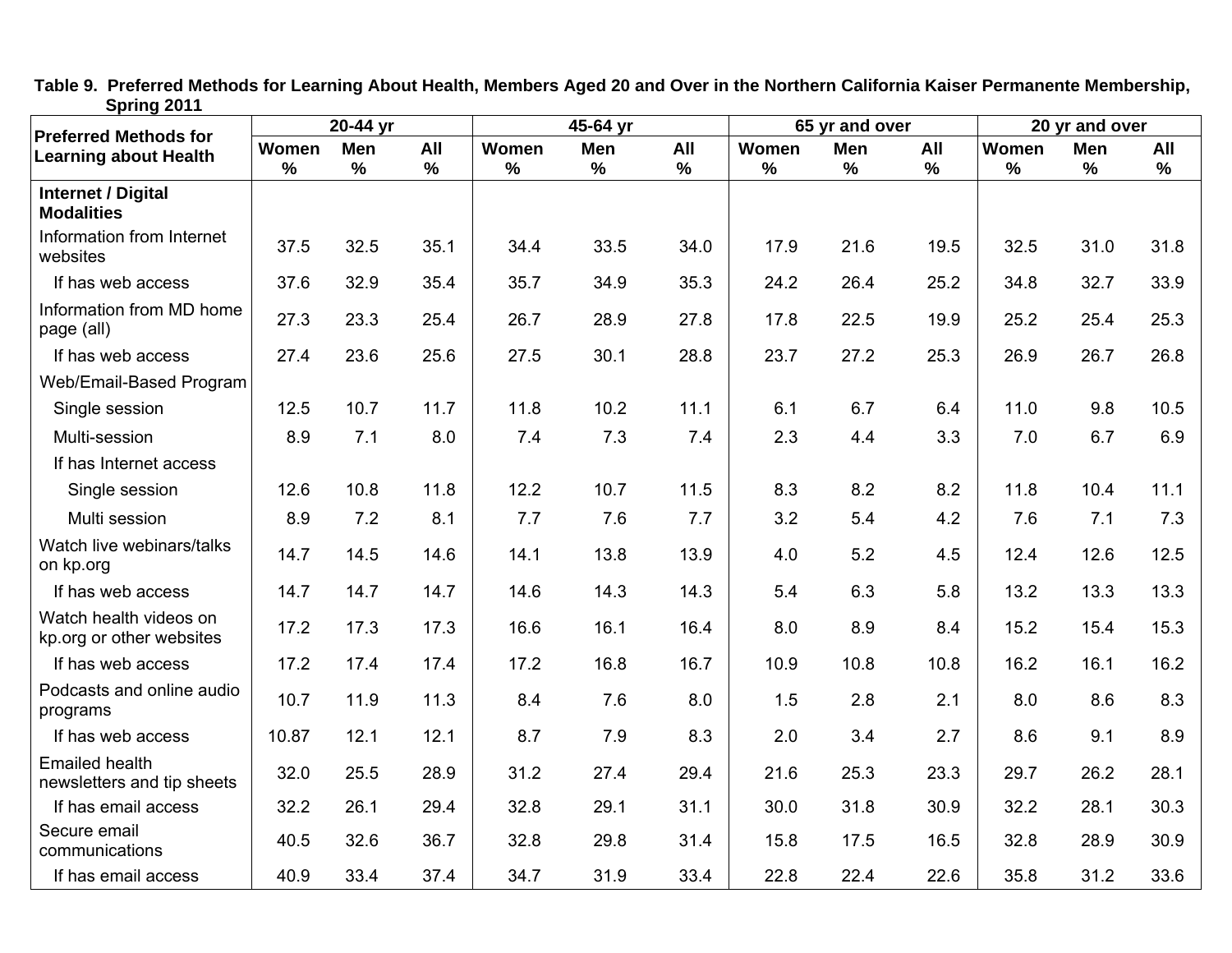|                                                              |                        | 20-44 yr |             |                        | 45-64 yr |                      |               | 65 yr and over |                      |                        | 20 yr and over  |             |
|--------------------------------------------------------------|------------------------|----------|-------------|------------------------|----------|----------------------|---------------|----------------|----------------------|------------------------|-----------------|-------------|
| <b>Preferred Methods for</b><br><b>Learning about Health</b> | Women<br>$\frac{9}{6}$ | Men<br>% | All<br>$\%$ | Women<br>$\frac{9}{6}$ | Men<br>% | All<br>$\frac{9}{6}$ | Women<br>$\%$ | Men<br>$\%$    | All<br>$\frac{9}{6}$ | Women<br>$\frac{9}{6}$ | <b>Men</b><br>% | All<br>$\%$ |
| <b>Digital Modalities (contd)</b>                            |                        |          |             |                        |          |                      |               |                |                      |                        |                 |             |
| Text messages                                                | 14.1                   | 10.2     | 12.2        | 10.7                   | 9.9      | 10.3                 | 3.4           | 3.1            | 3.3                  | 10.7                   | 8.8             | 9.9         |
| If can get text messages                                     | 15.9                   | 11.6     | 13.9        | 14.1                   | 13.4     | 13.8                 | 9.7           | 7.2            | 8.6                  | 14.7                   | 11.9            | 13.4        |
| Use an interactive<br>computer program                       | 19.3                   | 19.2     | 19.3        | 16.1                   | 19.3     | 17.6                 | 5.0           | 9.4            | 6.9                  | 15.3                   | 17.6            | 16.4        |
| If has computer access                                       | 19.5                   | 19.7     | 19.6        | 16.7                   | 20.3     | 18.4                 | 7.0           | 11.9           | 9.3                  | 16.5                   | 18.7            | 17.6        |
| <b>Non-Digital Modalities</b>                                |                        |          |             |                        |          |                      |               |                |                      |                        |                 |             |
| Individual counseling                                        | 33.7                   | 27.9     | 31.0        | 32.5                   | 30.3     | 31.5                 | 24.8          | 25.3           | 25.0                 | 31.5                   | 28.4            | 30.1        |
| Brief individual telephone<br>counseling sessions            | 25.2                   | 18.2     | 21.9        | 29.1                   | 24.6     | 27.0                 | 24.7          | 21.1           | 23.1                 | 26.6                   | 21.3            | 24.1        |
| Small group appointments                                     | 8.5                    | 7.3      | 8.0         | 13.3                   | 9.4      | 11.5                 | 12.0          | 10.7           | 11.4                 | 11.0                   | 8.7             | 10.0        |
| One session workshop                                         | 13.9                   | 7.6      | 10.9        | 16.8                   | 10.2     | 13.7                 | 11.1          | 8.7            | 10.0                 | 14.5                   | 8.8             | 11.8        |
| Multi-session in person<br>class/group                       | 9.3                    | 5.9      | 7.7         | 12.0                   | 8.5      | 10.3                 | 7.3           | 7.1            | 7.2                  | 9.9                    | 7.2             | 8.6         |
| Multi-session phone-in<br>group program                      | 2.1                    | 1.1      | 1.6         | 2.0                    | 1.4      | 1.7                  | 0.6           | 1.1            | 0.8                  | 1.8                    | 1.2             | 1.5         |
| Watch DVDs at home                                           | 9.4                    | 8.4      | 8.9         | 10.9                   | 11.3     | 11.1                 | 8.7           | 10.0           | 9.3                  | 9.8                    | 9.8             | 9.8         |
| Health newsletters and tip<br>sheets mailed to home          | 13.5                   | 9.8      | 11.7        | 19.4                   | 15.6     | 17.6                 | 35.9          | 29.4           | 33.1                 | 20.1                   | 15.5            | 17.9        |

**Table 9. Preferred Methods for Learning About Health, Members Aged 20 and Over in the Northern California Kaiser Permanente Membership, Spring 2011** 

Footnotes for Table 9:

<sup>1</sup> Estimates based on the data from the 2011 KPNC Division of Research Adult Member Health Survey, a random sample survey of Health Plan members  $\geq$  20, weighted to the age, gender, and geographic distribution of the adult membership in the KPNC in 4th quarter 2010. NE means estimate was not calculated due to small cell size.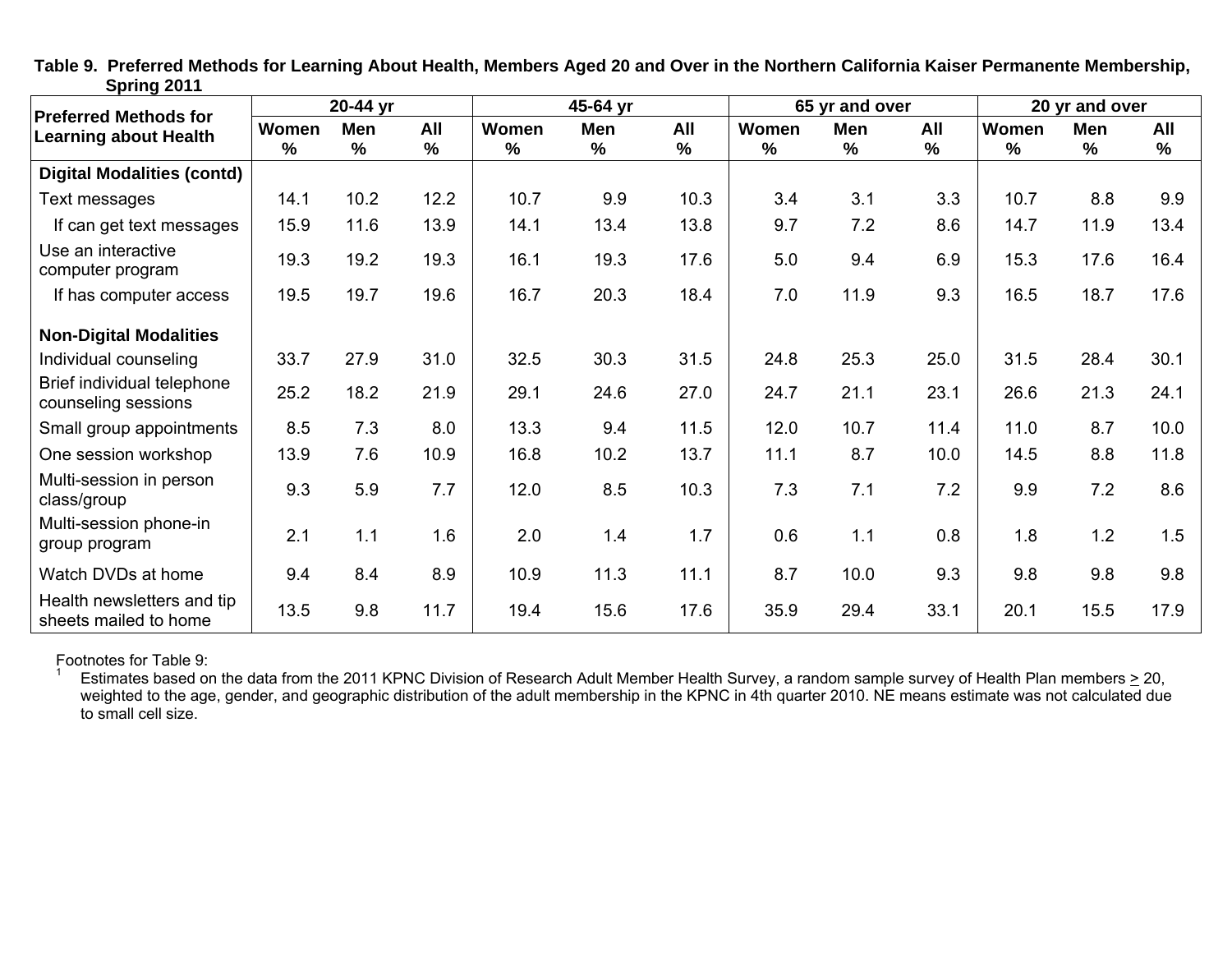| <b>Preferred Methods for</b>                        |            | 20-44 yr    |                      |                        | 45-64 yr             |                      |            | 65 yr and over  |                      |            | 20 yr and over       |                      |
|-----------------------------------------------------|------------|-------------|----------------------|------------------------|----------------------|----------------------|------------|-----------------|----------------------|------------|----------------------|----------------------|
| <b>Learning about Health</b>                        | Women<br>% | Men<br>$\%$ | All<br>$\frac{9}{6}$ | Women<br>$\frac{0}{0}$ | Men<br>$\frac{9}{6}$ | All<br>$\frac{9}{6}$ | Women<br>% | <b>Men</b><br>% | All<br>$\frac{9}{6}$ | Women<br>% | Men<br>$\frac{9}{6}$ | All<br>$\frac{9}{6}$ |
| <b>Internet / Digital</b><br><b>Modalities</b>      |            |             |                      |                        |                      |                      |            |                 |                      |            |                      |                      |
| Information from Internet<br>websites               | 44.3       | 42.8        | 43.6                 | 41.0                   | 41.9                 | 41.4                 | 22.9       | 28.5            | 25.4                 | 39.2       | 40.0                 | 39.5                 |
| If has web access                                   | 44.4       | 43.0        | 43.8                 | 42.2                   | 42.8                 | 42.5                 | 29.1       | 33.2            | 30.9                 | 41.3       | 41.6                 | 41.5                 |
| Information from MD home<br>page (all)              | 32.2       | 30.6        | 31.5                 | 31.8                   | 36.2                 | 33.8                 | 22.8       | 29.7            | 25.8                 | 30.4       | 32.7                 | 31.4                 |
| If has web access                                   | 32.3       | 30.8        | 31.6                 | 32.5                   | 37.0                 | 34.6                 | 28.5       | 34.1            | 31.1                 | 31.8       | 33.8                 | 32.8                 |
| Web/Email-Based Program                             |            |             |                      |                        |                      |                      |            |                 |                      |            |                      |                      |
| Single session                                      | 14.8       | 14.1        | 14.5                 | 14.1                   | 12.8                 | 13.5                 | 7.8        | 8.9             | 8.2                  | 13.3       | 12.7                 | 13.0                 |
| Multi-session                                       | 10.5       | 9.3         | 10.0                 | 8.8                    | 9.1                  | 9.0                  | 3.0        | 5.9             | 4.2                  | 8.5        | 8.7                  | 8.6                  |
| If has Internet access                              |            |             |                      |                        |                      |                      |            |                 |                      |            |                      |                      |
| Single session                                      | 14.9       | 14.2        | 14.5                 | 14.4                   | 13.1                 | 13.8                 | 9.9        | 10.3            | 10.1                 | 14.0       | 13.2                 | 13.6                 |
| Multi session                                       | 10.5       | 9.4         | 10.0                 | 9.1                    | 9.3                  | 9.2                  | 3.8        | 6.7             | 5.2                  | 8.9        | 9.0                  | 9.0                  |
| Watch live webinars/talks<br>on kp.org              | 17.3       | 19.1        | 18.1                 | 16.8                   | 17.2                 | 17.0                 | 5.2        | 6.8             | 5.9                  | 14.9       | 16.3                 | 15.5                 |
| If has web access                                   | 17.3       | 19.2        | 18.2                 | 17.2                   | 17.6                 | 17.4                 | 5.5        | 8.0             | 7.2                  | 15.7       | 16.8                 | 16.2                 |
| Watch health videos on<br>kp.org or other websites  | 20.3       | 22.7        | 21.4                 | 19.8                   | 20.2                 | 20.0                 | 10.3       | 11.7            | 10.9                 | 18.3       | 19.8                 | 19.0                 |
| If has web access                                   | 20.3       | 22.7        | 21.4                 | 20.3                   | 20.6                 | 20.4                 | 13.1       | 13.5            | 13.3                 | 19.2       | 20.4                 | 19.8                 |
| Podcasts and online audio<br>programs               | 12.7       | 15.7        | 14.0                 | 10.0                   | 9.5                  | 9.8                  | 1.9        | 3.7             | 2.7                  | 9.7        | 11.1                 | 10.4                 |
| If has web access                                   | 12.7       | 15.8        | 14.1                 | 10.3                   | 9.8                  | 10.0                 | 2.4        | 4.3             | 3.3                  | 10.2       | 11.6                 | 10.8                 |
| <b>Emailed health</b><br>newsletters and tip sheets | 37.8       | 33.5        | 35.9                 | 37.2                   | 34.2                 | 35.8                 | 27.7       | 33.4            | 30.2                 | 35.7       | 33.8                 | 34.9                 |
| If has email access                                 | 38.0       | 34.0        | 36.2                 | 38.8                   | 35.5                 | 37.3                 | 36.0       | 39.8            | 37.8                 | 38.0       | 35.5                 | 36.8                 |
| Secure email<br>communications                      | 47.8       | 42.9        | 45.6                 | 39.1                   | 37.2                 | 38.3                 | 20.3       | 23.0            | 21.5                 | 39.5       | 37.2                 | 38.5                 |
| If has email access                                 | 48.1       | 43.5        | 46.1                 | 40.8                   | 38.9                 | 39.9                 | 27.2       | 28.1            | 27.6                 | 42.2       | 39.4                 | 40.9                 |

**Table 10. Preferred Methods for Learning About Health, Members Aged 20 and Over in the Northern California Kaiser Permanente Membership, Spring 2011 (Restricted to People Who Indicated at Least One Method)**